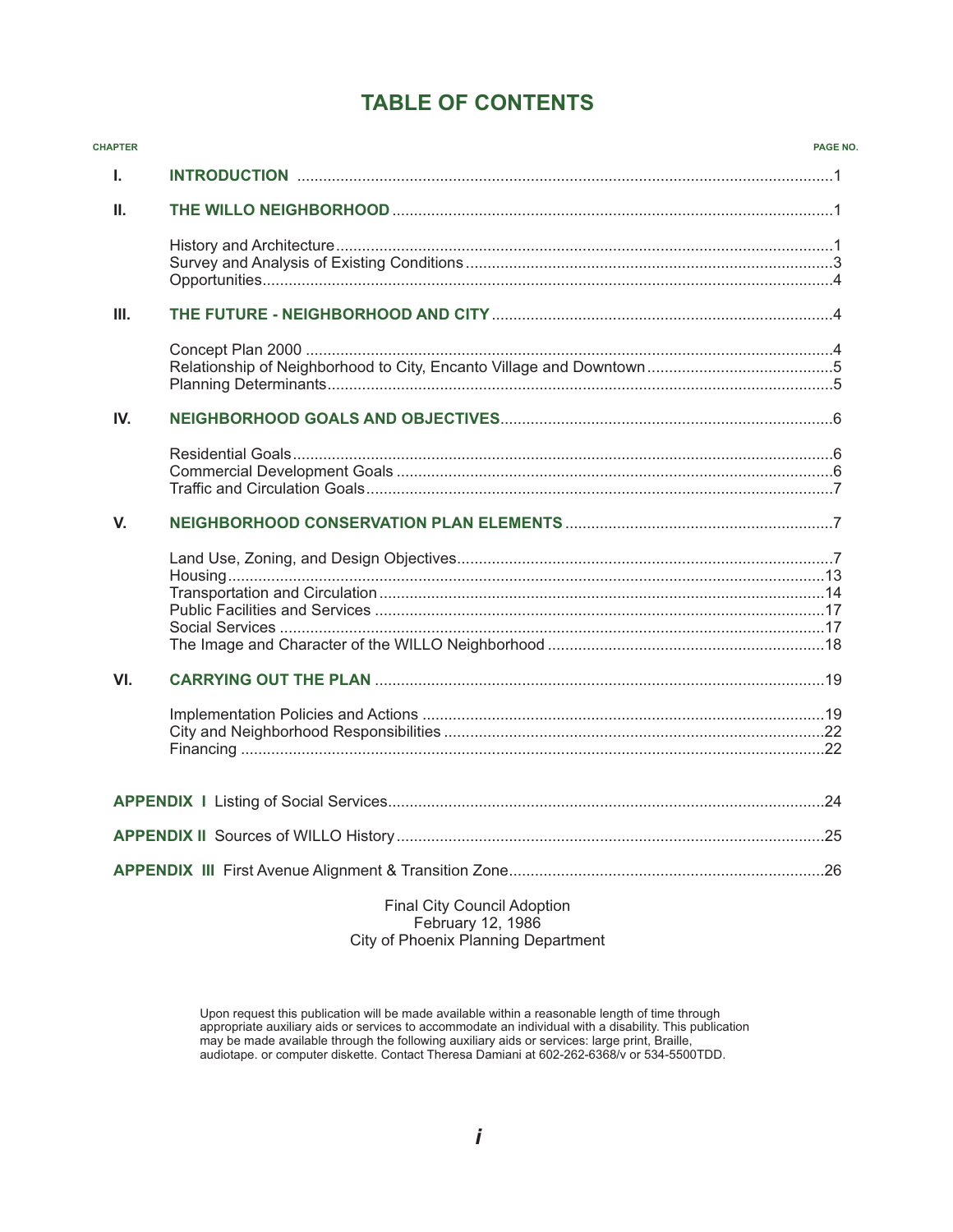## **INTRODUCTION**

Since the mid 1960's, Central Avenue has changed from a street lined with large homes to one that is becoming lined with large high-rise buildings. This change in character has had considerable impact on surrounding neighborhoods and generated concern about the future of their homes.

In later 1980, several high-rise requests engendered substantial interest and initial opposition to new development. As an outgrowth of this common citizen interest, the WILLO Neighborhood Association was formed in April 1981. Realizing that this part of Central Avenue was destined for intensive development and recognizing that such divergent uses could harmoniously coexist, the property owners, both residents and business petitioned the City to form a Special Conservation District (SCD) in October 1981.

The Special Conservation District, an overlay zoning district, is a means for property owners of small geographical areas to conserve, revitalize, or generally upgrade their area, by tailoring the zoning ordinance to meet their unique needs. The central theme of the district is the conservation of neighborhood, but it also provides for appropriate non-residential uses as determined through a planning process. This process leads to a Neighborhood Conservation Plan (NCP) which sets forth conservation and development guidelines with specific regulations governing future land use activities. The district takes effect through the adoption of the plan and regulations by the City Council.

The WILLO area collected signatures representing 41 percent of the property, considerably more than the required 30 percent. The Planning Commission on April 7, and City Council on May 17, 1982, determined there was enough interest in pursuing the preparation of a plan.

In the process of preparing this plan, participants examined the long and short term impacts of new development on the area. Many meetings were spent discussing issues, goals, and possible action. The WILLO Neighborhood Conservation Plan provides a consistent reference document and a clear description of the neighborhood's future character for consideration when making a planning and zoning decisions regarding the neighborhood.

## **THE WILLO NEIGHBORHOOD**

### **HISTORY AND ARCHITECTURE**

Prior to the early 1900's the WILLO neighborhood was primarily an agricultural area, as was most of Phoenix. James P. Holcomb owned the land in 1871 when the original townsite was adopted. In 1880, travel by wagons and buggies north along Center (Central) at McDowell was permitted through a toll gate. Cost was 25 cents. It was operated by the Central Avenue Improvement Association, a subsidiary of the Arizona Water Company, presumably for the purpose of maintaining Center Avenue.

When development began in the neighborhood around the turn of the century, WILLO was still considered an outlying area. The first subdivision, filed in 1901 for McDowell and Central Avenue, was called the Lathams' Addition. The second, filed in 1910 and called Las Palmas, included the area bounded by Encanto Boulevard, Palm Lane, Central and Third Avenue.

Although in 1911 most of the area north of Latham Street was farms and open fields, the Phoenix Railway Company added the Kenilworth line to serve residents who had build homes on the west side of Central Avenue.

The Kenilworth line from Third Avenue and Encanto Boulevard south to Palm Lane, west to Fifth Avenue, south to Fillmore, east to Second Avenue then south and east to First Avenue and Washington, and did not intersect with another line. The 4.07 mile round trip took 30 minutes. Service ended in April 16, 1947 along with the rest of the street car system.

WILLO continued to develop in the 1920's and 1930's when most of the neighborhood was subdivided. Air conditioning was beginning to become widely available and deed restrictions limiting usage of property were popular. About 2/3 of the neighborhood was annexed prior to 1930 and the rest by 1937. WILLO was completely subdivided by 1950.

In the late 1950's and 1960's some deterioration appeared as suburban living became popular. People were looking for new homes north and northeast of WILLO. Activity moved farther north along Central Avenue to Indian School. Completion of Park Central Shopping center signaled the decline of retail activity downtown.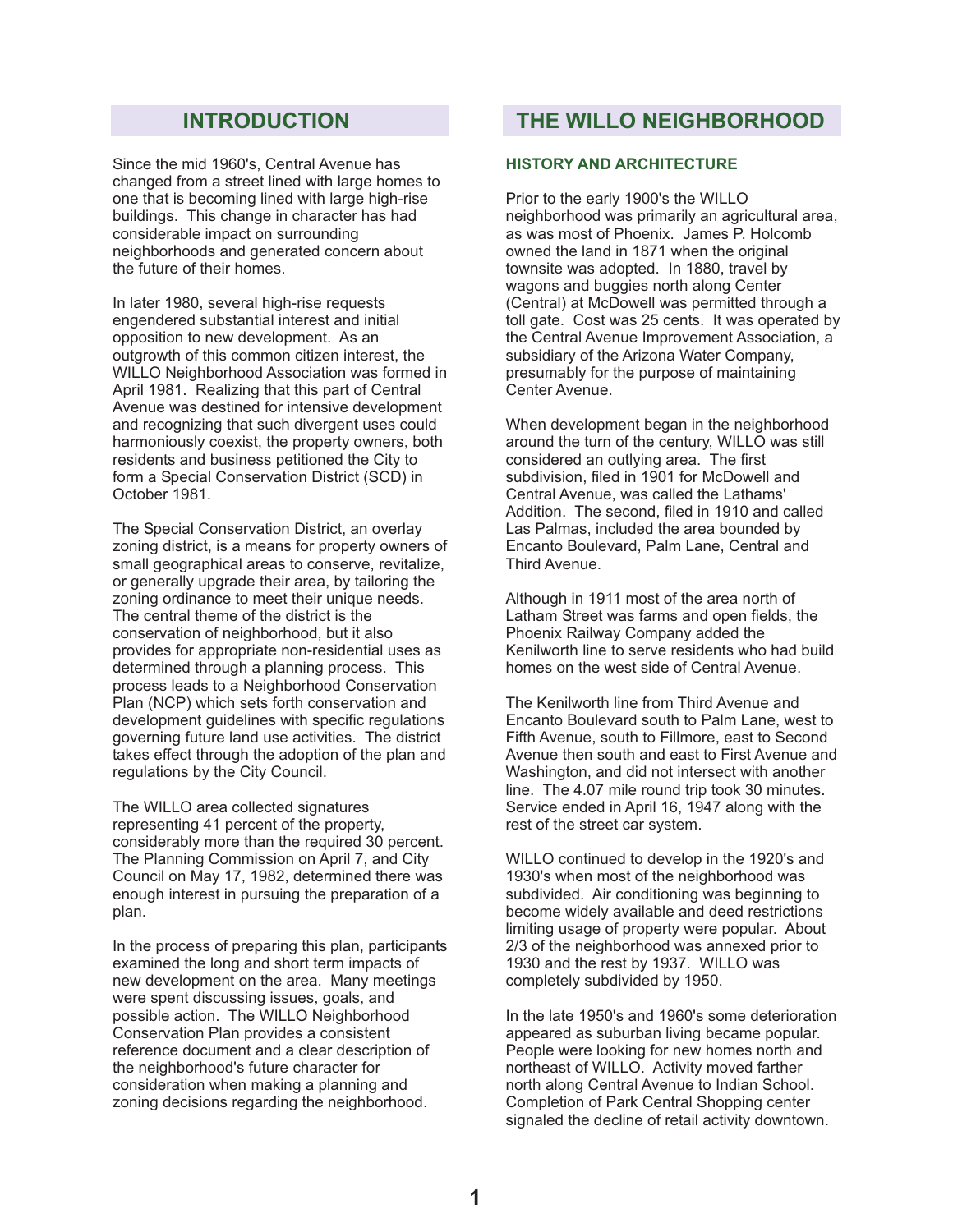

## Figure 1 **VICINITY MAP** WILLO NEIGHBORHOOD CONSERVATION PLAN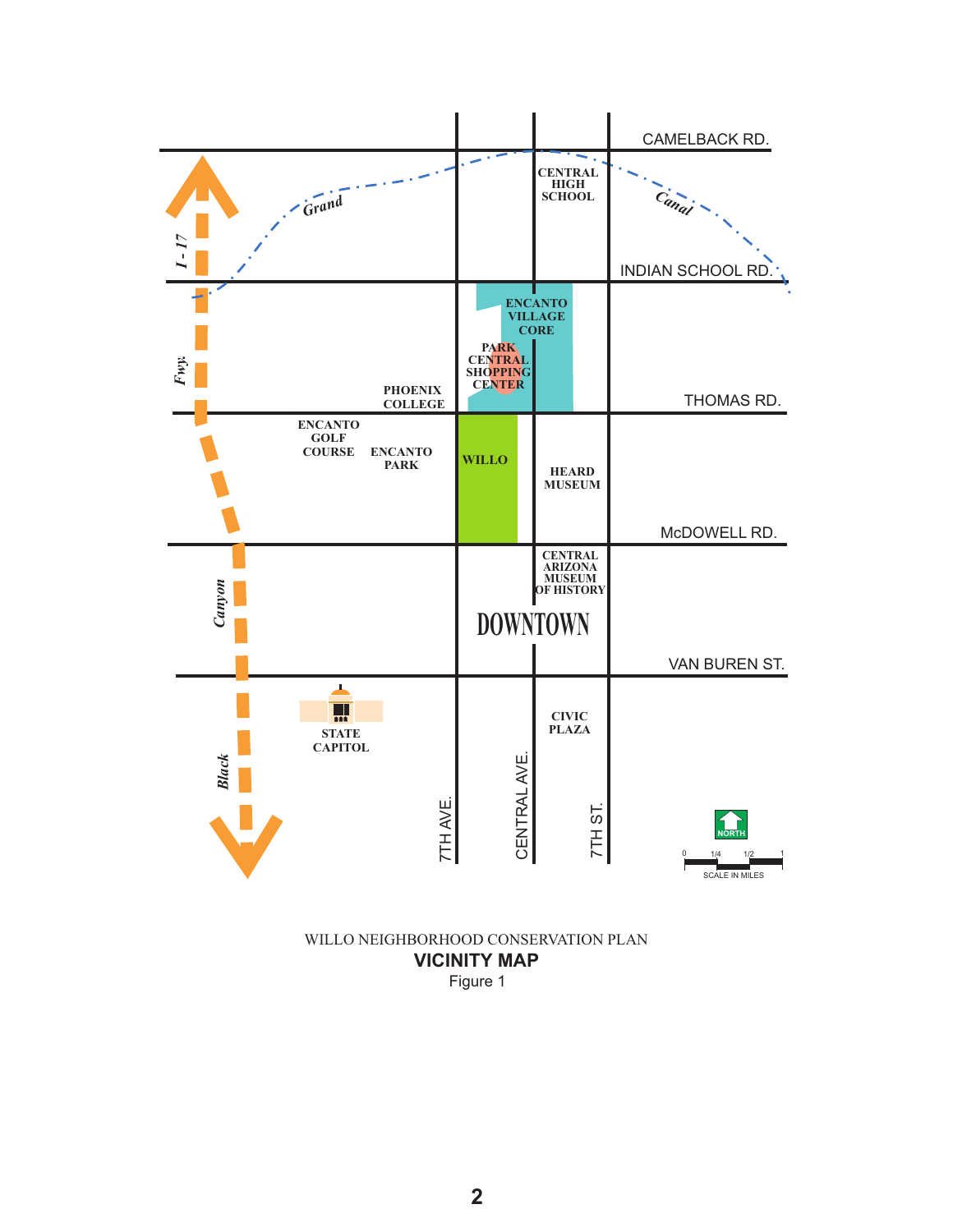However, as new development continued on the outskirts of town, resurgence in traditional values was beginning. The deterioration was short-lived as old fashioned quality, unique architecture and the "special touch" became importation considerations for a new generation of home buyers.

#### **SURVEY AND ANALYSIS OF EXISTING CONDITIONS**

## **Land Use and Zoning**

The predominant land use in the WILLO Neighborhood is the single-family house on property zoned R1-6. Thomas and McDowell Road frontages are zoned C-1 or C-2 with general service businesses and offices. Land Uses are generally consistent with the existing zoning district.

## **Generalized Existing Housing Conditions**

In May 1978, the City Housing and Urban Redevelopment Department, in cooperation with the Planning Department, conducted 50 percent sample housing condition survey (every other unit) in the neighborhood as part of a city-wide survey. The 1978 survey included 582 houses of which only one house was found to need major repair. No house was determined to be "not economically feasible to repair."

A recent update of housing conditions by the Phoenix Planning Department indicated overall housing conditions are the same except for some superficial deterioration between Central and Third Avenues. There is very little structural deterioration: e.g. cracked foundations and sagging roofs.

### **Traffic/Circulation/Park**

The neighborhood is bounded by four major streets; Central Avenue, the City's most prominent traffic way; Seventh Avenue, McDowell and Thomas Roads. These streets are among the primary east-west and northsouth traffic carriers for the City. Average 1982 daily traffic counts abutting to the planning area were as follows:

| 1982 Daily           | <b>Traffic</b> |
|----------------------|----------------|
| <b>Major Streets</b> | Count          |
| <b>McDowell</b>      | 28,300         |
| Thomas               | 33.000         |
| Central              | 29.200         |
| Seventh Avenue       | 20.400         |

One street in the neighborhood is designated as a collector street on the City of Phoenix Minimum Right-of-Way Standards Map. Additionally, the Central Phoenix Plan originally adopted in September of 1971 does not depict Fifth Avenue as it currently exists but, nevertheless, states:

*Vacation of selected local rights-of-way will be considered at the appropriate time to further encourage land assembly and development as well as discourage through traffic in some residential areas.*

First Avenue, although not depicted as completed in the Central Phoenix Plan is nonetheless, proposed by the Traffic Engineering Department to have 46' roadway within a 60' right-of-way. The streets for which traffic counts area available are as follows"

| <b>Collector and Special</b> | 1982 Daily           |
|------------------------------|----------------------|
| <b>One Way Streets</b>       | <b>Traffic Count</b> |
| Third Avenue (one way north) | 10.000 - 11.000      |
| Fifth Avenue (one way south) | $5.100 - 6.600$      |
| Encanto                      | 3.200                |

Traffic lights are located at:

Thomas and Central, Third Avenue, and Seventh Avenue; Central and Virginia; Seventh Avenue and Encanto; Central Avenue and Palm Lane; and; McDowell and Central Avenue, Third Avenue, Fifth Avenue and Seventh Avenue.

Parking on local streets near high-rise or garden office development is a problem. Measures have been taken to ease the problem, such as limiting vehicular access to the development from such streets and by posting parking limitations. So far there has been little success.

## **Housing**

Houses in the WILLOW area range in age from 30 to 60 years. Most are single family owneroccupied and are generally larger than those in the rest of the city (5.5 rooms per house compared to 5.0). According to the 1980 U.S. Census, 57.7 percent of the houses had 6 or more rooms. This compares to a city average of 38.4 percent. Living space ranges from 1,200 to 2,400 square feet and come in a variety of bedroom and bathroom combination, 2 bedroom, and 1 bath through 5 bedroom and 3 baths.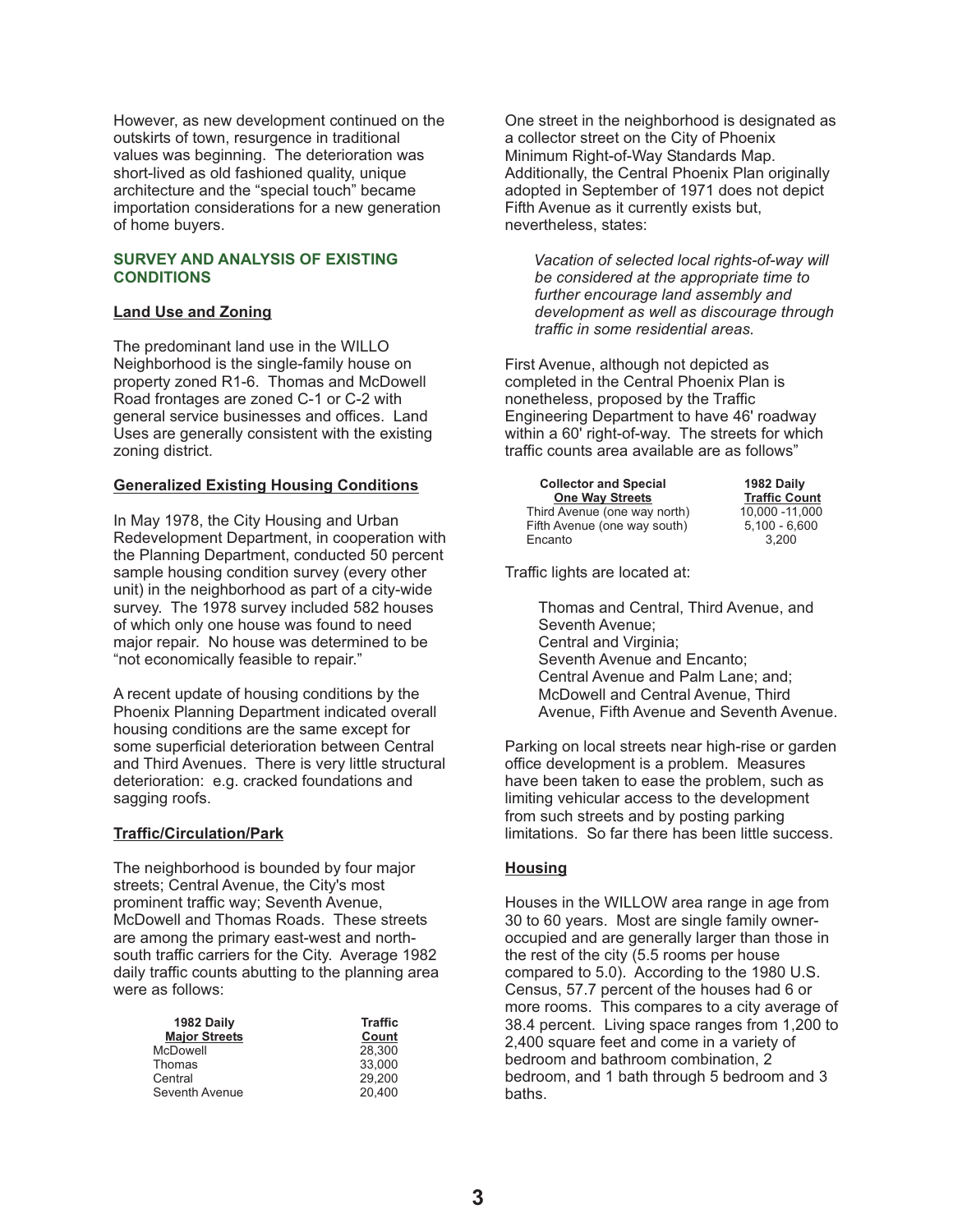Since 1970, 59 units have been demolished or removed from the neighborhood, mostly to make way for high-rise buildings. The ratio of owners to rents has remained almost constant.

| 1970  |        |
|-------|--------|
| Owner | Renter |
| 68.1% | 28.2%  |

Owner Renter<br>67.9% 26.5% 67.9% **1970 1980**

### **Population**

The WILLO Neighborhood is generally composed of older, longtime residents, including many families over the age of 65, and new families; parents between the ages 25 and 34 with young children. Mirroring city-wide trends is increasing numbers of single person households. The population of the neighborhood is 2,382, down 331 from 1970. This can be explained in part by the loss of the 59 homes, the departure of grown children since 1970, and the smaller size of today's families. Overall, household size is smaller than average, 2.73 persons per family vs. 3.3 for the City.



## **OPPORTUNITIES**

The WILLO Neighborhood is a high quality single-family neighborhood close to Downtown. Similar neighborhoods often undergo change when cities spread far beyond their older, central areas. Partly because land uses in the WILLO area have remained remarkably unchanged, homes have undergone a subtle, but continuing revitalization. This is a good indication that the neighborhood remains attractive to the urban homeowner. Among the features of the WILLO neighborhoods are:

- A living example of Phoenix's history both architectural and its significant people.
- $\bullet$  Easy accessibility to shopping, theaters, museums, the main library, hospital care, and the governmental center of the state.
- $\bullet$  The largest middle income single-family neighborhood within walking distance of the Central Corridor.
- A "single-family" neighborhood for legal, medical and other professionals whose business is related to City, State and County offices and hospitals.
- $\bullet$  Steadily increasing property valuations.
- $\bullet$  Distinctive and architecturally significant homes in good condition.

The most important opportunity of all is preparation of this plan which will give the neighborhood stability, direction and a sense of purpose.

## **THE FUTURE - NEIGHBORHOOD AND CITY**

### **CONCEPT PLAN 2000**

The **Phoenix Concept Plan 2000**, adopted by City Council in July 1979, is a long-range plan that consists in part of goal and policy statements concerning future land use in Phoenix. The plan establishes nine planning area called urban villages, which are all part of a unified planning process.

Of the goals presented in the Concept Plan, seven in particular relate to this neighborhood:

1. Encourage the identification, preservation, and restoration of historically and culturally important neighborhoods, sites, and structures.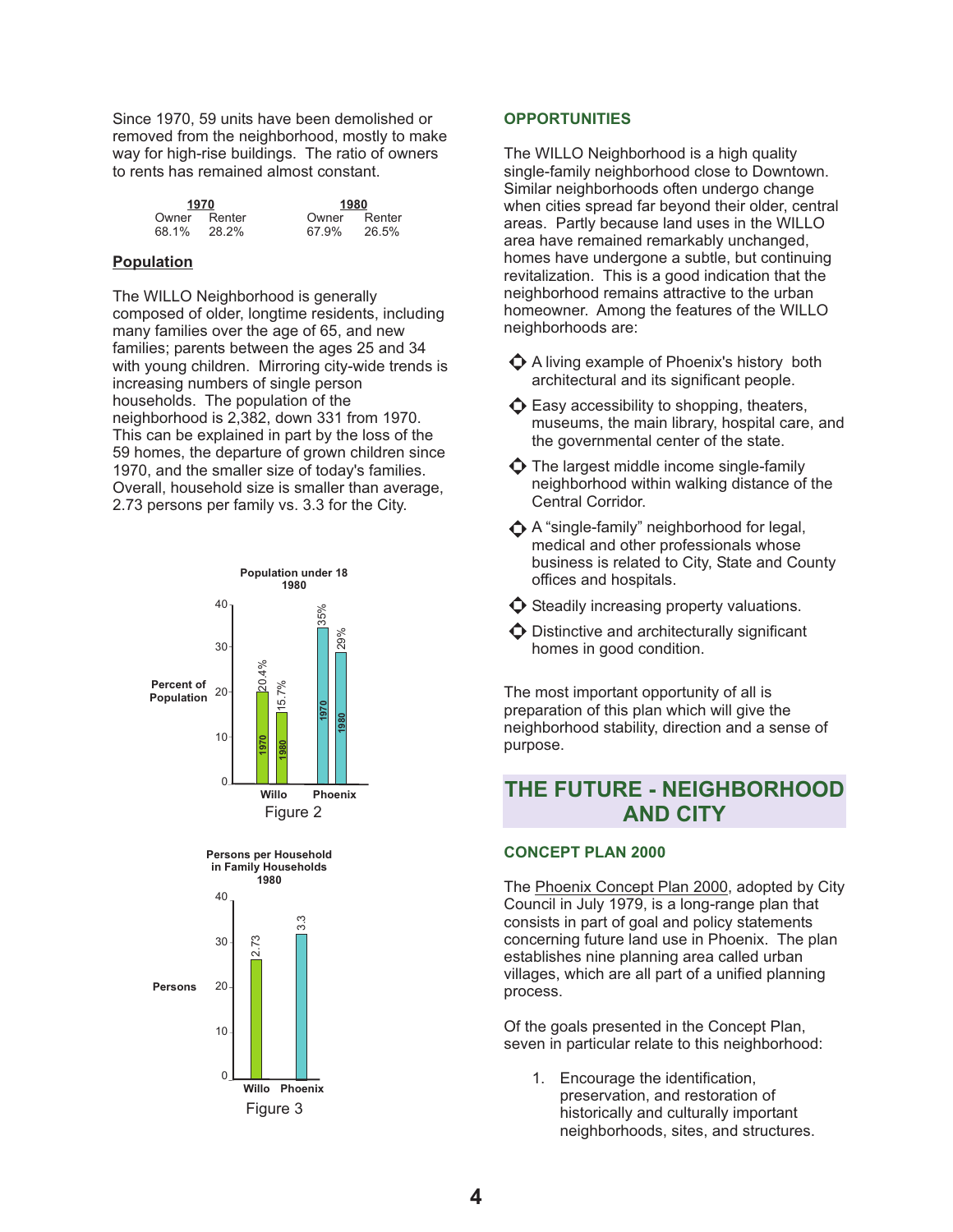- 2. Enhance the opportunity for an integration of socio-economic backgrounds.
- 3. Create new and preserve existing neighborhoods that support the educational, physical and economic needs of their residents providing for security, leisure time activity, physical and mental health, and social interactions as well as privacy.
- 4. Create an atmosphere in which different types of people interact naturally.
- 5. Encourage a contemporary reflection of the heritage, culture, and environment of the Southwest in all areas and particularly in public facilities.
- 6. Maximize the sense of community felt by urban village and neighborhood residents.
- 7. Involve the public in all phases of the planning process and make them aware of the social, economic, and environmental effects of different land use policies.

Along with the <u>Phoenix Concept Plan 2000,</u> the City Council adopted the **Interim 1985 Plan** to guide development until the village plans are prepared. Several development policies of the Interim 1985 Plan affect the WILLO neighborhood and are stated in the plan as follows:

 $\bullet$  Developed areas showing specific residential densities should be preserved an any new development or redevelopment should conform to those recommended limits.

 $\bullet$  Single-family neighborhoods indicated on the village map which are zoned singlefamily and which surround village cores should be preserved. Any increase in the intensity of use should occur after 1985 and should be in conformance with the land use plans developed by the Village Planning Committees.

 $\bullet$  Preservation of residential neighborhoods, particularly those adjacent to the high-rise area, should be encouraged.

### **RELATIONSHIP OF NEIGHBORHOOD TO CITY, ENCANTO VILLAGE AND DOWNTOWN**

Each urban village is to have a distinctive character. Further, there should be a variety of housing, shopping, job opportunities, recreation centers, and education facilities in each village in order to provide for the full needs of its residents.

The Encanto Village in which the WILLO Neighborhood is located, is the smallest but most intensely developed village in the City. It is also characterized by charming, well maintained homes, North Central high-rise buildings, Encanto Park, and other well known areas.

Each village has at least one core, or area of high activity and intense development. The Encanto Village core Is Park Central Shopping Center and surrounding area. The core contains a portion of the Central Corridor where high-rise offices and high-rise residential development exist close together. The WILLO Neighborhood is located south of the core near the geographic center of the village. East of WILLO are more high-rise buildings and an area of single-family housing, some of which are being converted to offices. To the south is the Roosevelt Neighborhood and Downtown, the governmental and financial center of the state, and to the west lies the Encanto Neighborhood with its stately houses.

A goal of each village is to offer a variety of lifestyle so that residents may live, work, and enjoy leisure time activities within the village. Very little vacant land remains in Encanto and new large scale development will most likely include redevelopment to a different land use. Although there is little opportunity to add single-family detached homes within a central village, the WILLO and other Encanto neighborhoods have maintained this valuable resource.

One of the goals of Downtown revitalization is to establish a residential base to support business and services. Most of this housing will have to be provided by mid-rise and high-rise buildings. Yet, the WILLO Neighborhood already provides for a nucleus of people who will help bring 24 hour activity to Downtown. It is a stable, high quality single-family environment which will continue to attract a very important cross section of residents who would otherwise not consider living near Downtown.

### **PLANNING DETERMINANTS**

The Special Conservation District ordinance requires "That the Neighborhood Conservation Plan is in substantial conformity with the Phoenix Comprehensive Plan and any other prevailing, adopted plans." In order to carry out the mandate of the ordinance, it is helpful to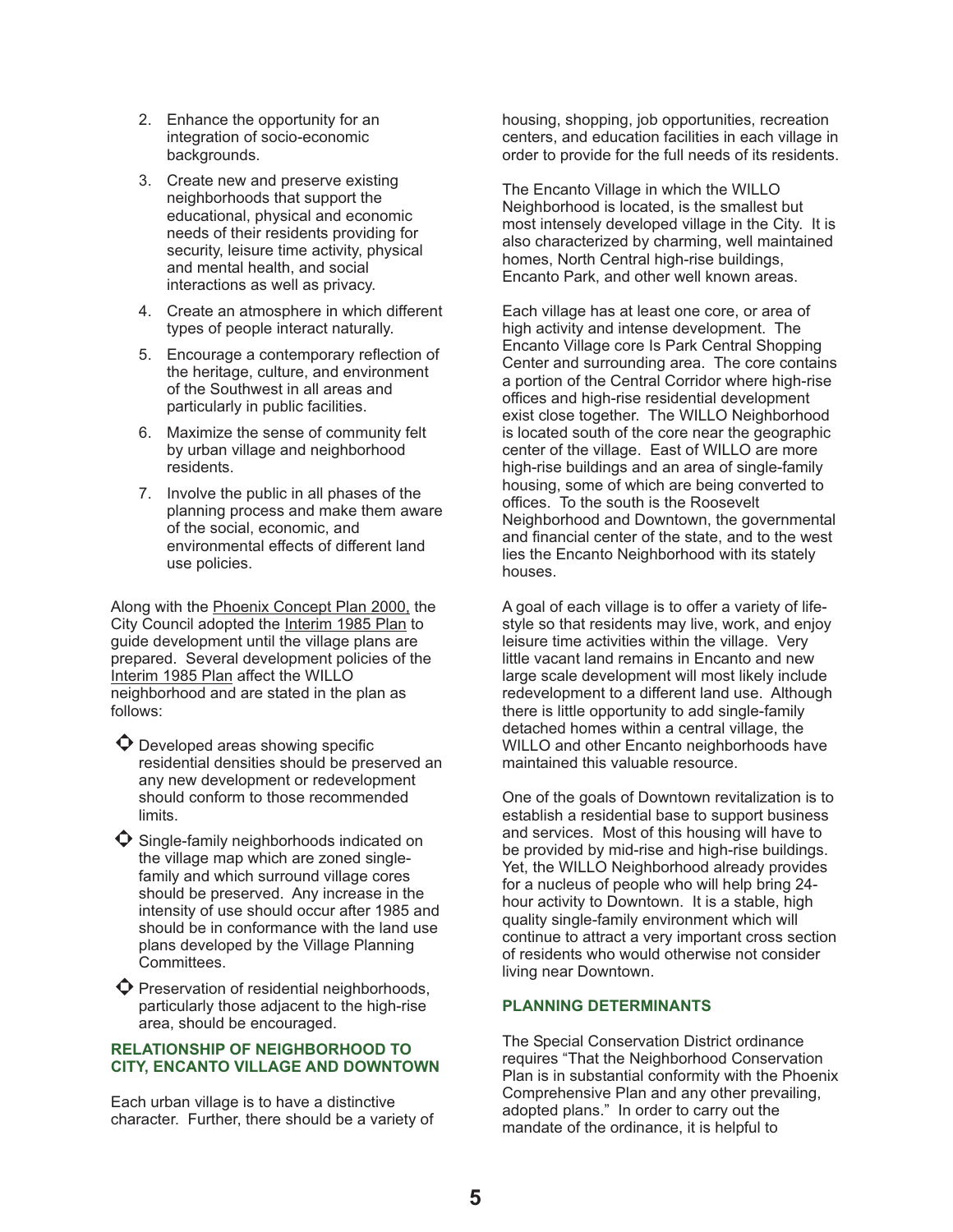recognize planning determinants. These determinants provide a link between the specific proposals for the WILLO Neighborhood and the broader planning guidelines of the Encanto Village.

- 1. That the WILLO Neighborhood area is designated a special land use area containing 3 to 5 dwelling units per acre.
- 2. That the Central Corridor is the primary location for high-rise development in the city.
- 3. That Central Avenue has been and will continue to be recognized as the City's grand boulevard.
- 4. That the Phoenix Concept Plan 2000 designates the general area from Thomas Road to Indian School, centered on Central Avenue as the primary core for Encanto Village.
- 5. That First Avenue will be dedicated and constructed as an access road for the intensive development along Central Avenue
- 6. That Encanto is designated as a collector street and Third and Fifth Avenues are designated as special oneway streets on the City Streets Minimum Right-of Way Standards Map.
- 7. That Seventh Avenue will continue to be a major street which will have full access to the planned Papago Freeway.

## **NEIGHBORHOOD GOALS AND OBJECTIVES**

After many discussions within the neighborhood, certain long-range goals of the WILLO Neighborhood have been prepared which pertain to residential land use commercial development and traffic flow. The definition of a goal, and related objectives, has been borrowed from the Concept Plan 2000. The definition of a goal, in pertinent is as follows:

*A goal is a statement of the end resulting or ultimate accomplishment toward which an effort is desired.*

Objectives can best be defined as statements describing how a goal can be achieved. The goals and related objectives pertaining to the WILLO Neighborhood may be summarized as follows:

## **RESIDENTIAL GOALS**

Protect the integrity of the residential area, guarantee the quality of family living in the area, and preserve the unique character of the neighborhood.

Restore and maintain existing residences and encourage compatible new housing.

Objectives:

- $\bullet$  Encourage the development of vacant residential property with housing similar to that of adjacent residential properties.
- $\bullet$  Reaffirm single-family residential zoning for designated residential areas.
- $\Phi$  Encourage residential opportunities in the transition zone in keeping with the unique character of the WILLO Neighborhood.

## **Commercial Development Goals**

Restore and maintain suitable existing commercial and residential properties and encourage compatible new commercial and residential development or redevelopment along the south side of Thomas Road and the north side of McDowell Road.

Objectives:

- $\mathbf \Theta$  Encourage substantial development along Central Avenue sooner than might otherwise be expected.
- $\bullet$  Encourage commercial development along Central Avenue to design the portion of the development facing the residential neighborhood with design values consistent with the Central Avenue frontage.
- $\mathbf \Theta$  Extend First Avenue as commercial development or redevelopment occurs along Central Avenue.
- $\triangle$  Encourage the developer of property fronting Central Avenue and/or First Avenue to provide buffering such as landscaping, walks, and fences, along the First Avenue frontage, as appropriate.
- $\bigodot$  Encourage high-rise development that respects the privacy of residences abutting commercial properties.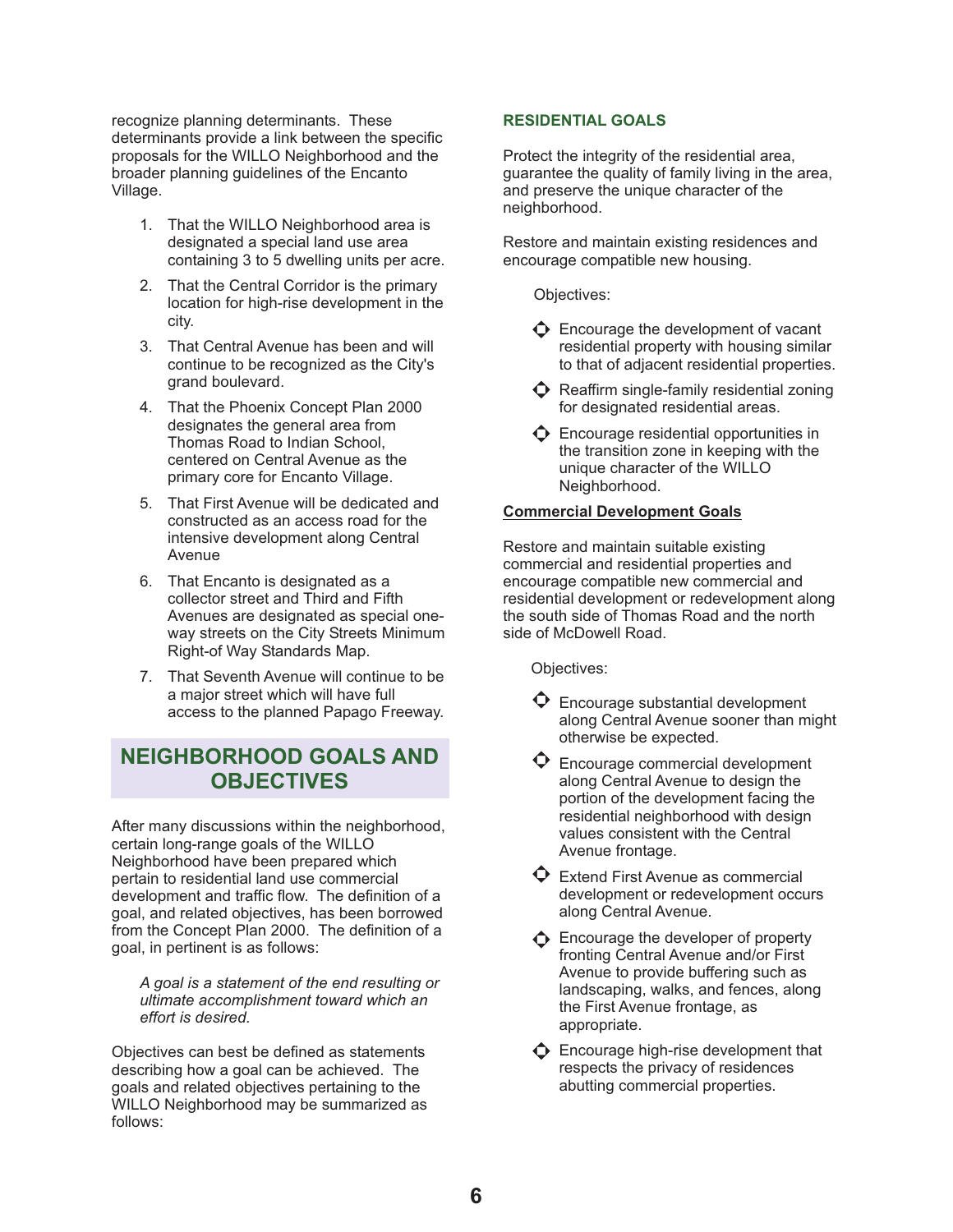$\Phi$  Encourage retail and other neighborhood uses to be developed east of First Avenue at street level facing First Avenue.

 $\bullet$  Encourage compatible residential development in the transition zone as part of the high-rise development along Central Avenue, where appropriate.

## **Traffic and Circulation Goals**

Provide for an orderly flow of residential traffic to an through the neighborhood while minimizing the adverse effects of commercial traffic flow and parking.

Provide and maintain Fire, Police, and ambulance emergency vehicle access to all areas of the neighborhood.

Objectives:

- $\bigodot$  Restrict commercial east-west traffic flow by termination of all east-west streets with cul-de-sacs or loops. Any street closure will be handled on a case by case basis.
- $\bullet$  Eliminate nonresidential parking on east-west streets.
- $\bullet$  Encourage the use of on-site parking for commercial development along Central and First Avenues, McDowell and Thomas Roads.

 $\bigodot$  Allow residents the use of on-street parking in front of their residences.

The term "east-west streets" within the context of this plan shall not apply to Thomas or McDowell Roads, in connection with street closures.

## **NEIGHBORHOOD CONSERVATION PLAN ELEMENTS**

### **LAND USE, ZONING, AND DESIGN OBJECTIVES**

This plan takes into consideration existing land uses, lot sizes, and existing zoning districts.

### **Residential Use and Character**

There are two general groups of residential land use: single family and multi-family. A singlefamily house has its own plot of ground or it may be grouped or clustered with other units to create common open space. The number of units per acre ranges from 1 to 7 units. Multifamily dwelling are grouped two or more to a lot or building and range from 8 to 43 units per acre. The WILLO Neighborhood is primarily single-family, but there are a few small multifamily (e.g. duplex triplex and apartment) structures.

As stated earlier in Chapter III, each village planning effort strives to provide opportunities to live, work, and enjoy leisure time within one general area. WILLO already offers part of the residential base for Encanto Village and is very well situated with respect to employment and shopping. But Encanto, being the most intensely developed village, does not offer many new opportunities to add single-family homes to its housing stock. Areas are available, though, for intensification of residential use along First Avenue.

Few other closed in areas can boast of architecturally diverse houses in very good condition, tree lined streets and excellent location. However, because of WILLO's location to other more intense uses, these can themselves affect WILLO. The stability of the neighborhood depends on the quality of the environment. Enhancing and maintaining that quality is a high priority.

Therefore, WILLO as a single-family neighborhood is appropriate and as many houses as possible should be conserved. Vacant lots west of First Avenue, or its alignment, should be reclaimed with houses, possibly moved from the transition area which abuts First Avenue.

## **Central Corridor**

In 1971, the City adopted the Central Phoenix Plan depicting the future development of the Central Corridor. The Plan proposed a wide range of land uses including development of high-rise office and residential uses along Central Avenue with support services in lower profile buildings. For the past 12 years, development has progressed. Significant investment has been made and intensification of appropriate properties has occurred. Development of the Corridor has opened many new economic opportunities for business. Associated with this growth are the peripheral impacts of land speculation. Until now, the WILLO Neighborhood has remained remarkably unaffected, except between Central Avenue and the First Avenue alignment, where houses on land which is expected to change to high intensity uses have been allowed to fall into disrepair.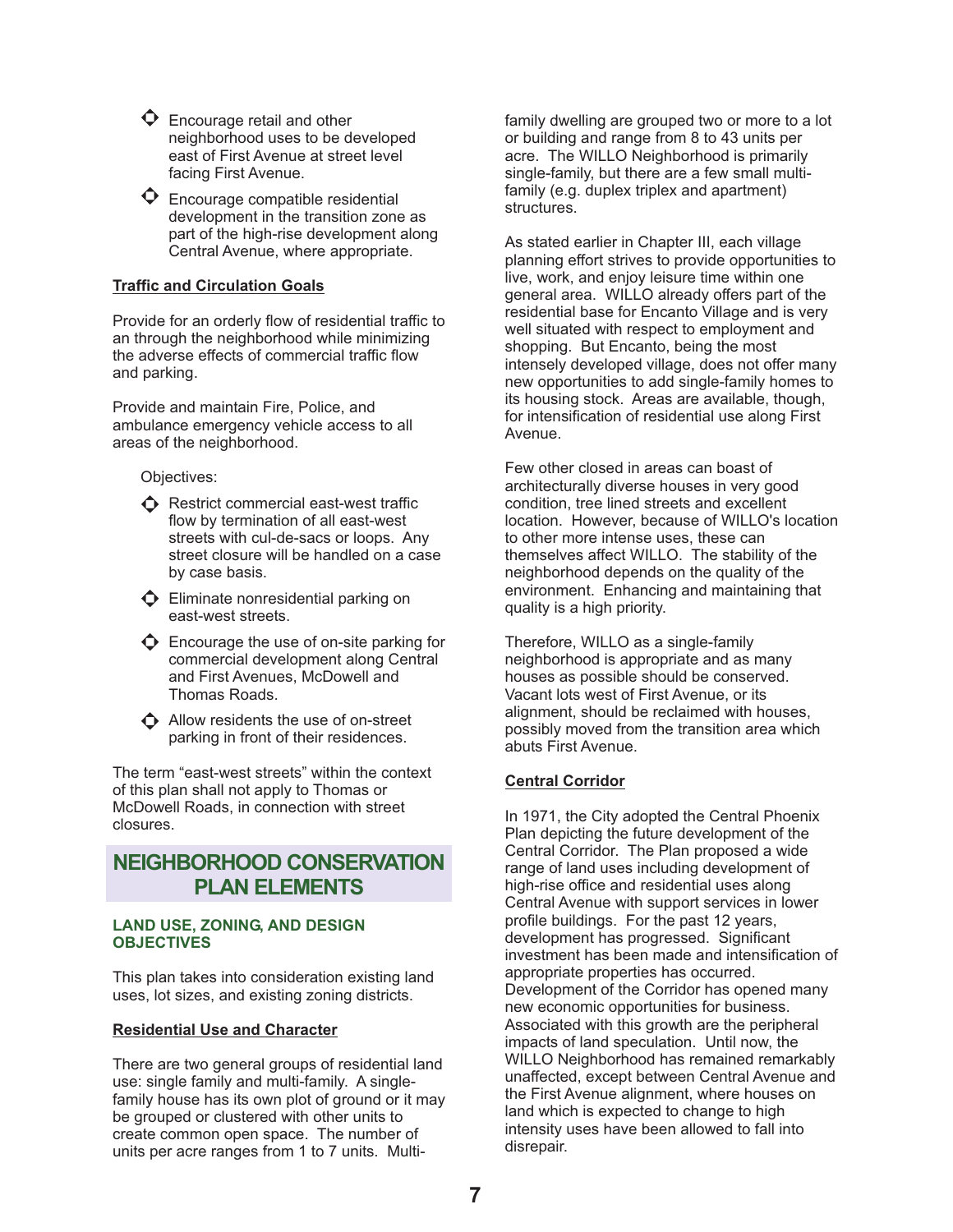

## Figure 4 **LAND USE MAP** WILLO NEIGHBORHOOD CONSERVATION PLAN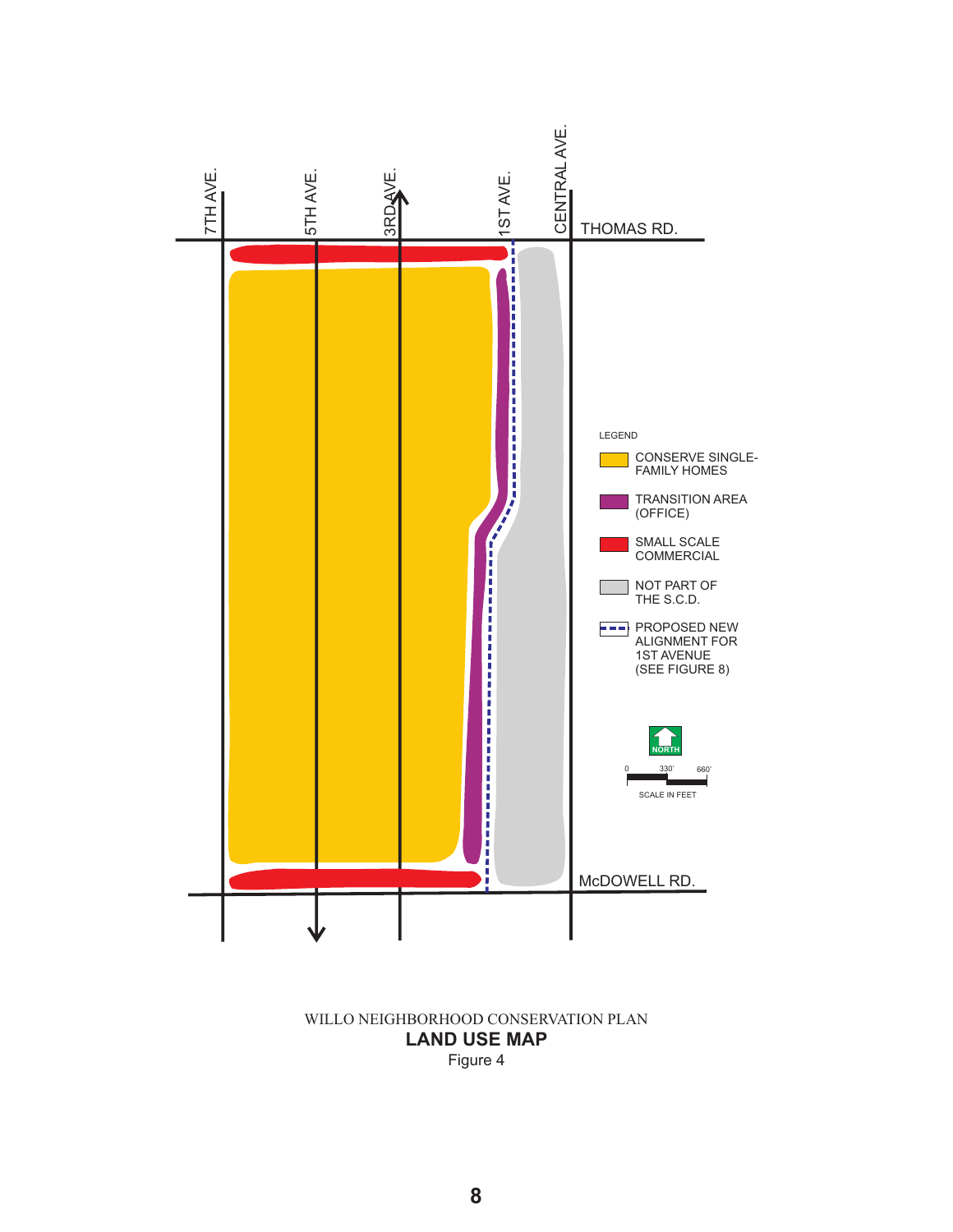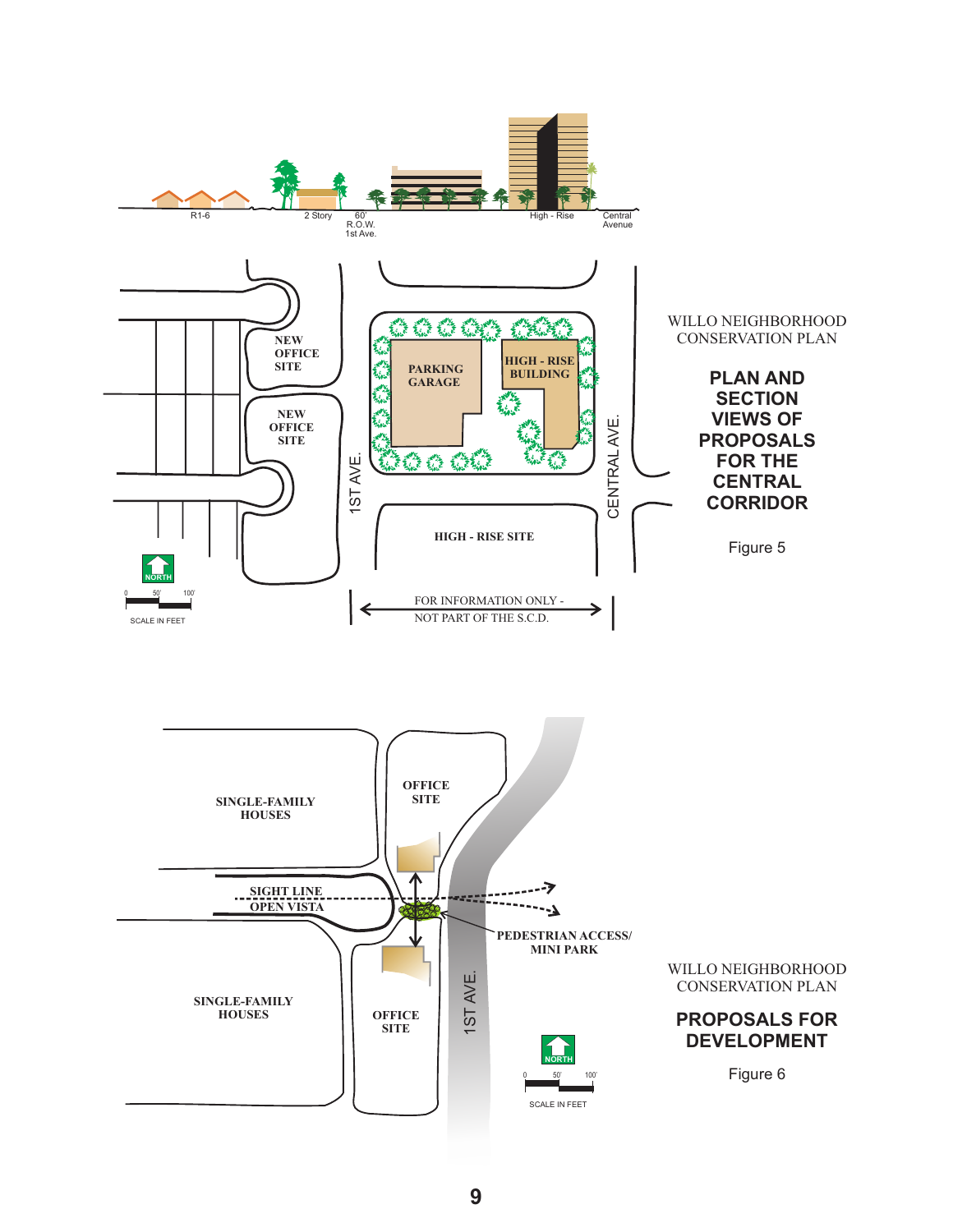The Central Avenue high-rise corridor is developing its own character but remains an area of opportunity not yet fully realized. The several tall buildings that now stand set the tone for future development. Central Avenue is the "Grand Boulevard" of Phoenix. The row of stately palms which line each side provides an image of timeless elegance and the setting for impressive commercial towers.

It is recognized that the Central high-rise development area occupies a location with certain development advantages unique in the City. Among these are:

- $\bullet$  A location between the Central City and Encanto Village cores, and thus along the Valley's first likely mass transit route, located immediately between the Encanto village core and the Papago Freeway, and having the convenience of a special street (First Avenue) to service almost exclusively the traffic and service needs of the high-rise along Central Avenue. This can be a tremendous locational and functional asset for significant development, unique in the valley.
- $\bullet$  Several objectives of the WILLO plan address potential interface problems with the adjoining neighborhood. In years to come, it can be expected that this association between WILLO and Central Avenue development will provide an unique, extended, mixed-use opportunity not yet provide nor currently contemplated else where in the City.

It is recognized that Central Avenue will be the most likely first mass transit route in the City, that each additional building representing substantial development will help bring closer the time when a true mass transit facility along Central can be feasible, that such mass transit will be an enormous asset to both the commercial and the residential portions of the neighborhood, and that such mass transit will lessen the need for commuter automobile traffic and parking.

Homes on streets west of First Avenue will require protection from the impacts of high-rise development. This can be provided by a mechanism of "temporary" street closure to be implemented by a high-rise area developer or by "permanent" street closures in connection with redevelopment of a transition or buffer area up to three (3) lots deep or two hundred (200) feet maximum on the west side of First Avenue. Depending on the width (north-south), these

sites in the transition area could be as large as 100,000 to 150,000 square feet or larger, although the average size will probably be between 30,000 to 80,000 square feet. No minimum or maximum lot sizes are suggested. As a condition of development of high-rise and transition sites, termination of the nearest local street or streets will be considered on a case by case basis to prevent traffic from the intense Central Avenue uses from penetrating the neighborhood.

The "permanent' street closure is defined as a loop road or cul-de-sac meeting all emergency vehicle turning requirements without requiring vehicles to use sidewalks or other structures to complete such maneuvers. Sidewalks, curbs and drainage facilities as required by the City shall be provided.

A "temporary" street closure is defined as a street closure meeting emergency vehicle requirements, but sidewalks and other structure acceptable to the Fire Department may be uses to provide required maneuvering clearances. Temporary street closures may only be removed when the permanent street closure occurs. It is recognized that certain streets may not be closed for some time due to there not being nay construction occurring either in the transition or high-rise development area on that street in the near future. In such an event, upon action initiated by residents on the Central to Third portion of a street, the street may be closed in whatever manner is acceptable to the residents and which follows the City's standard abandonment procedures. If approved, barricades may occur anywhere on the portion of the street which is within the transition zone. Such a barricade shall not qualify as a "temporary" street closure as required for development east of First Avenue.

Existing and new residential development in the transition zone will require protection from the loss-of-privacy impact of high-rise and office development as well as protection from the associated traffic noise of First Avenue. This can be provided by allowing:

- 1. Eight foot (96") high decorative masonry walls in side and rear yards for properties along the neighborhoods perimeter streets (not along First, Third, or Fifth Avenues). This will require variances or text amendments.
- 2. Four foot, six inch (54") high decorative masonry walls in front yards only along Third and Fifth Avenues and Encanto Boulevard. This will require variances or text amendments.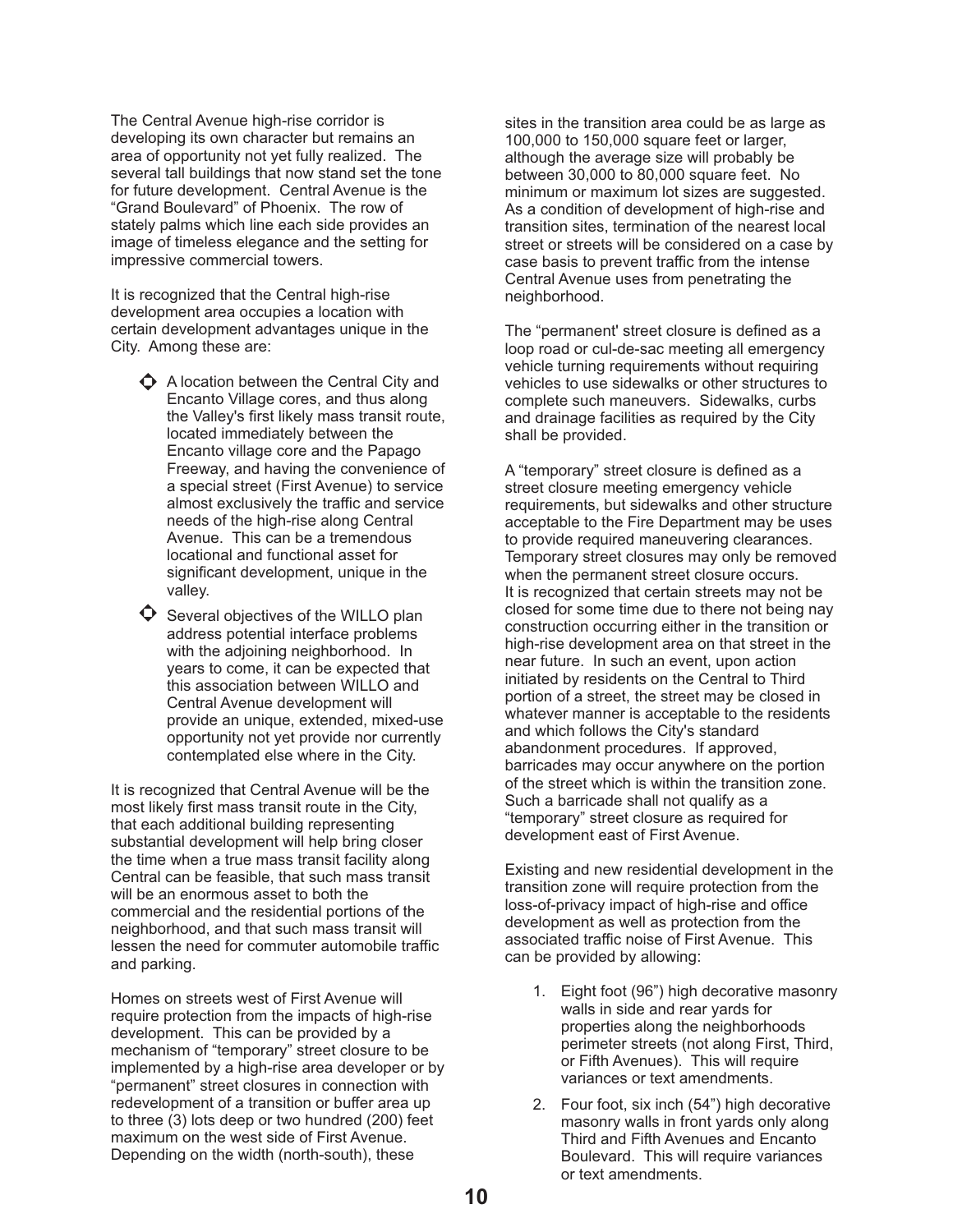New development should be encouraged to respond to the need to provide adequate privacy and sound attenuation for residents through sensitive design solutions.

The most obvious example of apparently incompatible land uses in a high-rise office building adjacent to a single-family residence. Without design standards required of future tall buildings in this area, the effects of such development could result in deterioration of the adjoining neighborhood. Examples in other cities, however, have shown that such seemingly incompatible land uses, can, and do, exist successfully side by side if the basic conflicts between such uses are resolved.

It is recognized that a mixture of uses in the Central Corridor development area can benefit the neighborhood in several ways. High-rise residential opportunities can help promote the general area as an attractive part of the City in which to live. Retail opportunities, especially development such as a large retail mall along Central can provide attractive amenities, prestige and desirable services to the WILLO Neighborhood. Entertainment and recreational opportunities, such as theater and other facilities, can add enjoyment to living in WILLO and provide further incentives for additional residential opportunities throughout the downtown area of the City. Recognizing this, developers should be encouraged to help bring about such positive development. Incentives can help achieve this.

### **Parking in the Central Corridor**

The use of the local streets for parking in connection with the Central Avenue development is currently a major problem in WILLO. This has caused problems for both the residents living on the affected streets as well as the owners of the commercial developments who have built expensive parking structures which are being underutilized.

Another parking-related problem in the neighborhood has been in construction of very large parking structure to provide the parking spaces required by the City for the associated commercial development. Until now, the design solution used most has been the placement of large open parking structures adjacent to First Avenue. A long series of parking structures along First Avenue would always be a deterrent to the positive integration of the commercial and residential portions of the neighborhood and incentives should be considered to help provide attractive alternatives to such development.

On-street, non residential parking restrictions proposed in this plan will effectively solve the problem of parking on the residential streets.

### **First Avenue Transition Zone**

The First Avenue transition is generally described as the area bounded by the alley south of Thomas, the alley north of McDowell, First Avenue and the west property line of the third lot (or 200 feet maximum) west of First Avenue (See Appendix III, Map 2).

It is the intent of this plan that any residential redevelopment occurring in the transition zone should successfully address the problem associated with its proximity to Central Avenue high-rise development. A developer should take into account such concerns as privacy from tall buildings and sound attenuation from First Avenue traffic as may be appropriate.

Standards for side yards, front yards, rear yards and building heights are discussed below. (See also Figure 7)

It is the intent of the plan to allow rezoning in the transition zone only to C-O, R-3 and R-2 districts.

R-2 is offered as a means for a property owner to either add a dwelling unit to an existing property, or redevelop one or more R1-6 parcels and thus be able to effectively provide privacy, screening and noise attenuation measures as might be appropriate, once the street serving the property has been closed.

- $\Phi$  All rezoning shall be stipulated to substantial conformance with an approved site plan in accordance with Section 511 of the Zoning Ordinance.
- $\bullet$  As a condition of rezoning to C-O or R-3 and/or site plan approval by the City, any future development west of First Avenue or its alignment will be required to provide and pay for permanent street closures. Street closures in the transition zone must be consistent with the intent of containing ingress and aggress of vehicular traffic servicing the development on or east of the First Avenue alignment.
- $\bigodot$  As further condition of rezoning to C-O or R-3 and/or site plan approval by the City, a developer of property in the transition area should e required to post a performance bond to ensure completion of all "buffering and screening" and street closure improvements.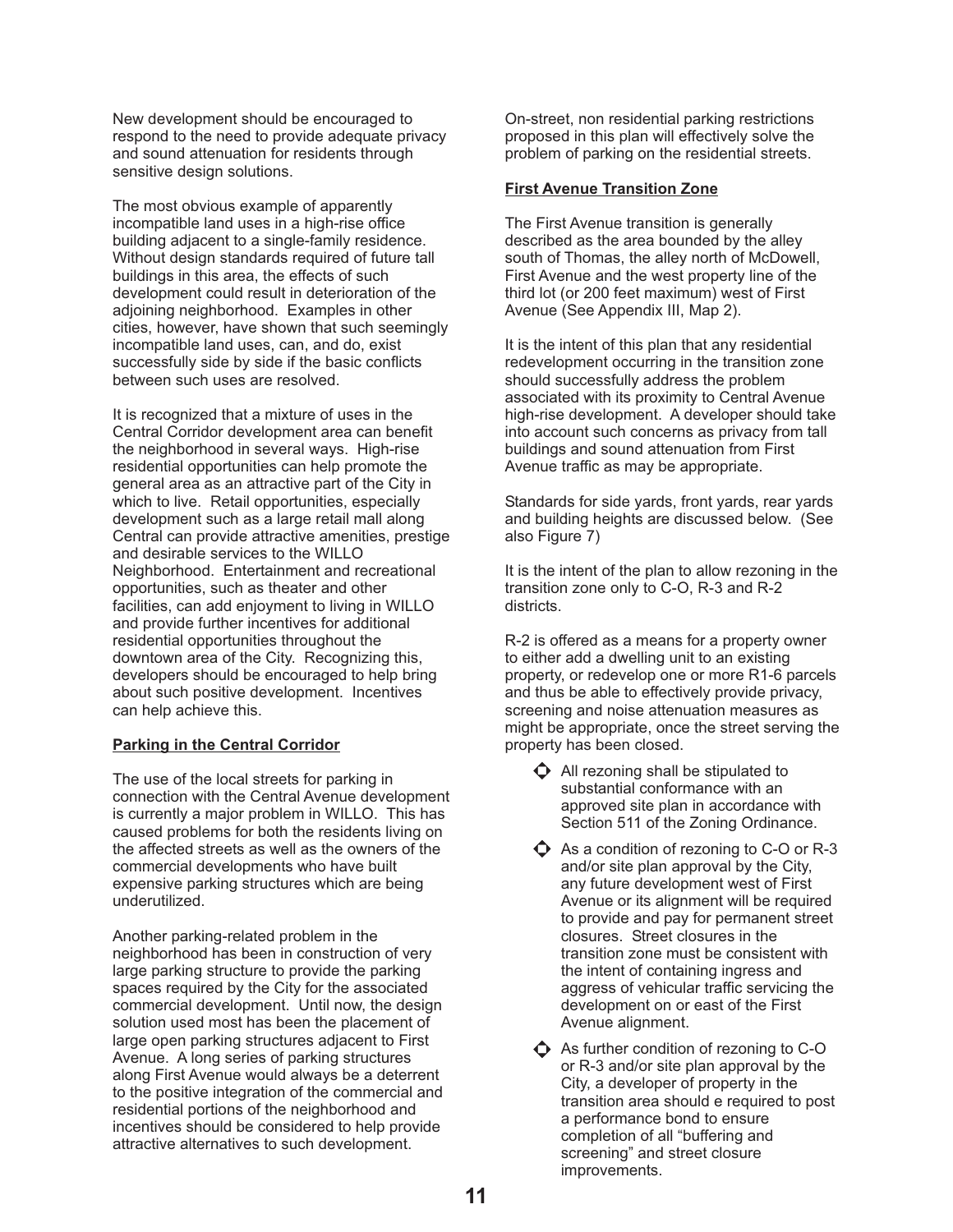|                                               |                                       |                                                    |                                                                                               |                                                                                             | rigure /                                  |                                                                                                                                                                      |                                                    |                                                                    |                                                                                                                          |
|-----------------------------------------------|---------------------------------------|----------------------------------------------------|-----------------------------------------------------------------------------------------------|---------------------------------------------------------------------------------------------|-------------------------------------------|----------------------------------------------------------------------------------------------------------------------------------------------------------------------|----------------------------------------------------|--------------------------------------------------------------------|--------------------------------------------------------------------------------------------------------------------------|
| <b>Area</b>                                   | Zoning                                |                                                    | <b>Setbacks</b>                                                                               |                                                                                             | Coverage<br>jot                           | Walls                                                                                                                                                                | Landscaping                                        | Signage<br>Lighting                                                | Height                                                                                                                   |
| <b>McDowell/</b><br>Thomas                    | redeveloped<br>District<br>ဝ<br>ပဲ ဂ် | Front                                              | distance from<br>C.L. of alley<br>Ratio of 1:2<br>horizontal<br>building<br>height to<br>Rear | otherwise<br>street, no<br>or major<br>collector<br>required<br>setback<br>5' along<br>Side | requirement<br>$\frac{1}{2}$              | 8' (96") high<br>decorative<br>only in side<br>use permit<br>yards with<br>block wall<br>and rear<br>masonry                                                         | As required<br>in-site plan<br>review by<br>D.C.O. | 8'height limit<br>in C-O and<br>illuminated<br>internally          | 30' or 2 stories.<br>permitted in 2<br>beyond alley<br>No windows<br>looking into<br>residential<br>properties<br>story. |
|                                               | Existing                              |                                                    |                                                                                               |                                                                                             | Per existing zoning ordinace requirements |                                                                                                                                                                      |                                                    | in C-1 and C-2<br>and internally<br>8' height limit<br>illuminated |                                                                                                                          |
| Avenue<br>7th                                 | R1-6 or as<br>existing                |                                                    | Per existing zoning ordinance<br>requirements                                                 |                                                                                             | $\frac{1}{2}$                             | No requirements<br>construct 8' high<br>but owner may<br>masonry block<br>wall of uniform<br>appearance in<br>yards with use<br>side or rear<br>decorative<br>permit | Per existing<br>ordinance                          | 8'height limit<br>in C-O and<br>illuminated<br>internally          | requirements<br>Per existing<br>ordinance<br>zoning                                                                      |
| Avenue<br>First                               | o<br>C                                | property<br>10' from<br>any city<br>R-O-W.<br>line |                                                                                               |                                                                                             | See text                                  |                                                                                                                                                                      |                                                    | 8'height limit<br>in C-O and<br>illuminated<br>internally          | 30' or 2 stories                                                                                                         |
| Transition<br><b>All Areas</b><br><b>Area</b> | $\overline{P}$ -1                     | $\overline{20}$                                    | Per existing ordinance                                                                        |                                                                                             | $\stackrel{\leq}{\geq}$                   | masonry with 3'<br>6' decorative<br>on alley                                                                                                                         | As required<br>in-site plan<br>review by<br>D.C.O. | permitted on<br>a local street<br>Shall not br                     | See text<br>$\frac{4}{5}$                                                                                                |

WILLO NEIGHBORHOOD CONSERVATION PLAN<br>DEVELOPMENT STANDARDS **DEVELOPMENT STANDARDS** WILLO NEIGHBORHOOD CONSERVATION PLAN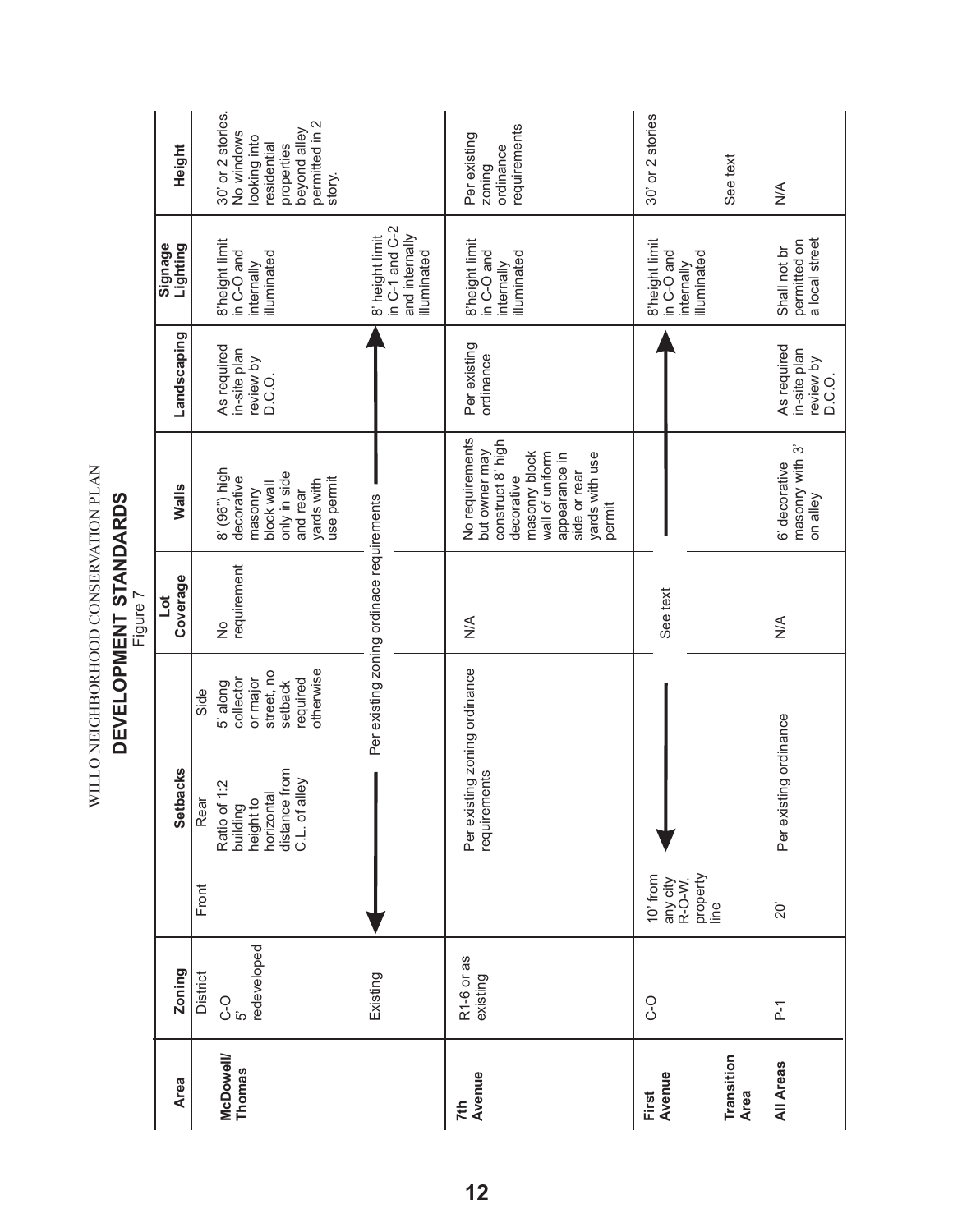- $\triangle$  As a condition of rezoning to R-2, the local street must either already be closed to through traffic from First Avenue or the local street must me closed as a part of the rezoning process. A temporary street closure is permitted.
- $\Phi$  In a C-O and R-3 districts there shall be a 35' setback from the property lines of abutting residential properties; landscaping shall be placed so as to buffer and screen the development from abutting residential properties and be maintained by the developer and/or his assigns.
- $\bullet$  In C-O and R-3 district, no structure shall exceed two stories and no second story windows looking into residential properties to the west may be included in the west elevation. This is intended to provide privacy for the abutting residential properties.
- $\bigodot$  Parking shall be or at below ground level.
- $\boldsymbol{\Diamond}$  A five-foot setback is required when abutting property is zoned other than for residential use.
- $\bigodot$  A six-foot decorative masonry block wall shall be required to screen views of C-O or R-3 zoned property to the west.
- $\bigcirc$  Glare shall be prevented from shining on residential property. This shall apply to parking lots, decorative lighting, flood lights, and any other lights which cause annoying glare.
- $\bullet$  Access and provision for pedestrian and bicycle traffic shall be maintained between First Avenue and the local streets to the west after street closure.
- $\Phi$  In C-O and R-3 districts, all vehicular access and egress shall be to and from First Avenue, except that in an R-3 district, access and egress may be to and from the local street to the west. If a majority of property owners on that street between the R-3 district and Third Avenue agree to such access and egress. If such access and egress is permitted, the development shall be designed and maintained such that it shall not be possible for a vehicle to drive from First Avenue to the local street to the west through the development. This is intended to prevent unauthorized nonresidential traffic from filtering through the development.
- $\Phi$  In an R-2 district, there shall be a front yard setback of 20 feet along the eastwest street and a maximum height of two stories or 30 feet.
- $\bullet$  In an R-2 district with subdivision development option, there shall be a minimum lot width of 50 feet.

Development standards for Thomas Road, McDowell Road, the First Avenue Transition Area, the Seventh Avenue are shown on Figure 7. Standards relating to the R1-6 residential zone and other areas are proposed in Chapter VI, "Carrying out the Plan".

## **Thomas and McDowell Roads**

Commercial land use and its location reflect many economic factors such as population density and distribution, income levels, and competition from other commercial areas. Probably the most significant commercial pattern to emerge in the last 20 years has been the movement of commercial activities to the suburbs. Prior to the building boom of the 1950's and 60's, almost all businesses were located downtown. As the City grew, strip commercial areas lined major streets and many offices moved uptown and near shopping centers, such as Park Central Mall.

Thomas and McDowell Roads are representatives of the early phases of that commercial shift. Their trade area encompasses most of Central Phoenix, but a few businesses do provide neighborhood services.

There are no serious conflict between abutting residences and businesses at this time. This is due in part to the fact that for virtually all properties, maximum development potential under existing zoning has not yet been utilized. However, as the commercial buildings age, replacement may become necessary. As those buildings are removed, it is recommended that the properties be redeveloped with either offices or neighborhood commercial use of benefit to the neighborhood. Existing zoning is not intended to be downgraded, but if rezoning is required, new C-O standards are proposed. To encourage this, appropriate standards are set forth in Figure 7, Development Standards.

## **Seventh Avenue**

The predominant land use along Seventh Avenue is single-family residences. An office building, several apartments and a vacant lot also exist. Even though the single-family homes line a major traffic arterial, they are oriented to side streets, and function rather well in these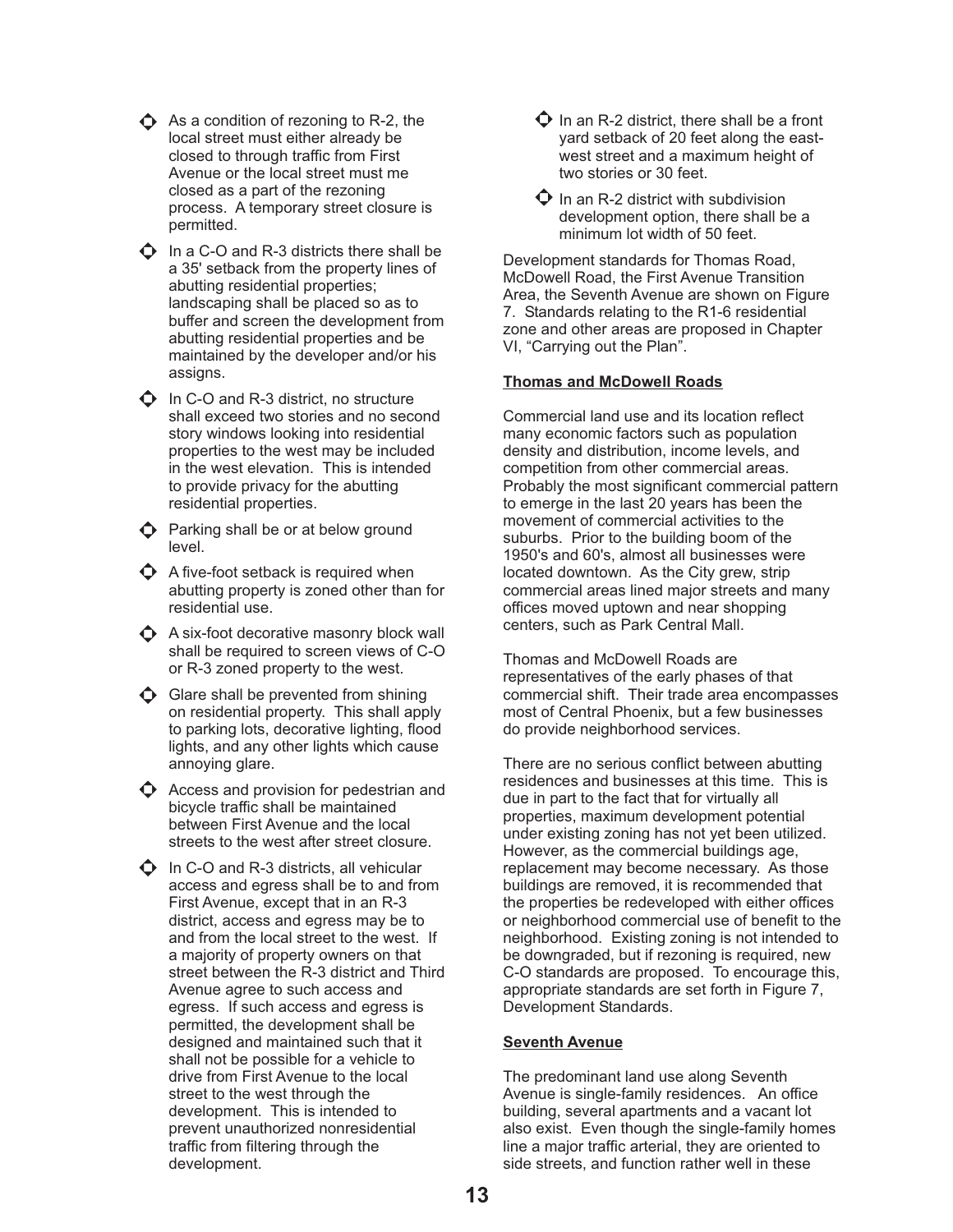circumstances. This plan recommends continuation of single homes in this area and discourages any change from housing to a more intensive use.

#### **HOUSING**

As the land use proposals and street closures are implemented, the houses nearest First Avenue, or its alignment, will become more desirable. The incentive to repair the cosmetic deterioration will be restored when the obvious opportunities for inappropriate land speculation are removed.

Many homes have been renovated over the past few years. The pace of renovation should quicken as the neighborhood's future is secured. The prospects for continued activity is further enhanced by the increasing number of people, young and old, who are selecting homes in WILLO for their architectural character.

However, it is necessary to compensate for changing times and circumstances. The first home was built between 1910 and 1920. The last home was probably constructed in the early 1950's. Today there is greater dependency on the automobile, diverse life-styles and more overall activity.

To maintain its competitive edge, several modifications to the City zoning ordinance are recommended in Chapter VI, "Carrying out the Plan." These recommendations are designed to increase privacy and usable area.

#### **TRANSPORTATION AND CIRCULATION**

Continued development of the Central Corridor and the lack of a high capacity north-south street to accommodate traffic to and from Downtown is putting more traffic on local streets.

The major traffic problem is caused by use of the local streets between Central and Seventh Avenue by a large number of nonresidential vehicles. Adopted plans for the development of the corridor provide for First Avenue to handle this problem. First Avenue would not only carry traffic to and from the high-rise development but serve to separate the development from the single-family homes on the west.

Unless changes are made, the grid street system would still allow traffic into the residential area. To remedy this, all east-west streets between First and Third Avenues should be terminated with a cul-de-sac or connected to another street with a loop, upon approval by City Council on a

case by case basis (see Figures 8 & 9). This will direct traffic to major streets or First Avenue for access to the Central Corridor.

Now new traffic improvements or modifications to Central Avenue, Seventh Avenue, McDowell Road, Thomas Road, and Third and Fifth Avenues are recommended beyond the City's existing plans, which are as follows:

McDowell - Current 80' right-of-way, 64' pavement

**Thomas** - Will be widened 9' 20' on south side of street in Fiscal Year 1988-89. Rightof-way already required.

**Seventh** - Will receive some intersection widening Avenue in 1987-88. Current 80' right-of-way and 64' pavement will be maintained.

Probably the second largest traffic problem in the neighborhood is parking on residential streets by people working in high-rise buildings. While a certain amount of on-streets parking is to be expected, the concentration of employees has compounded the problem. Residents occasionally have their driveway blocked as a result of unauthorized parking. Residents on the south side of Virginia petitioned to the City and received parking limitations between 9:00 am and 5:00 am. As a result, cars now park on the north side of the street. Efforts must be made to develop a long term solution to this problem. Alternatives could include restricting all parking between the hours of 9:00 am and 5:00 on both sides of each street, a permit system for residents only, or limiting parking to 2 hours or less.

According to the Traffic Engineering Department, the planned Papago Freeway, to be located south of McDowell Road, is not expected to increase traffic activity within the neighborhood even through full on/off ramps are proposed for Seventh Avenue and Seventh Street.

There are bike paths along Third and Fifth Avenues. A bike path along Encanto Boulevard to Encanto Park is proposed safety provide eastwest travel.

Sidewalks are already in place throughout most of the neighborhood. Portions of Third and Fifth Avenues do not have sidewalks, however, a complete sidewalk network throughout the neighborhood would enable residents to walk safely to and from midtown office buildings and services, St. Joseph's Hospital, and businesses along McDowell and Thomas. Construction of new sidewalks is recommended for: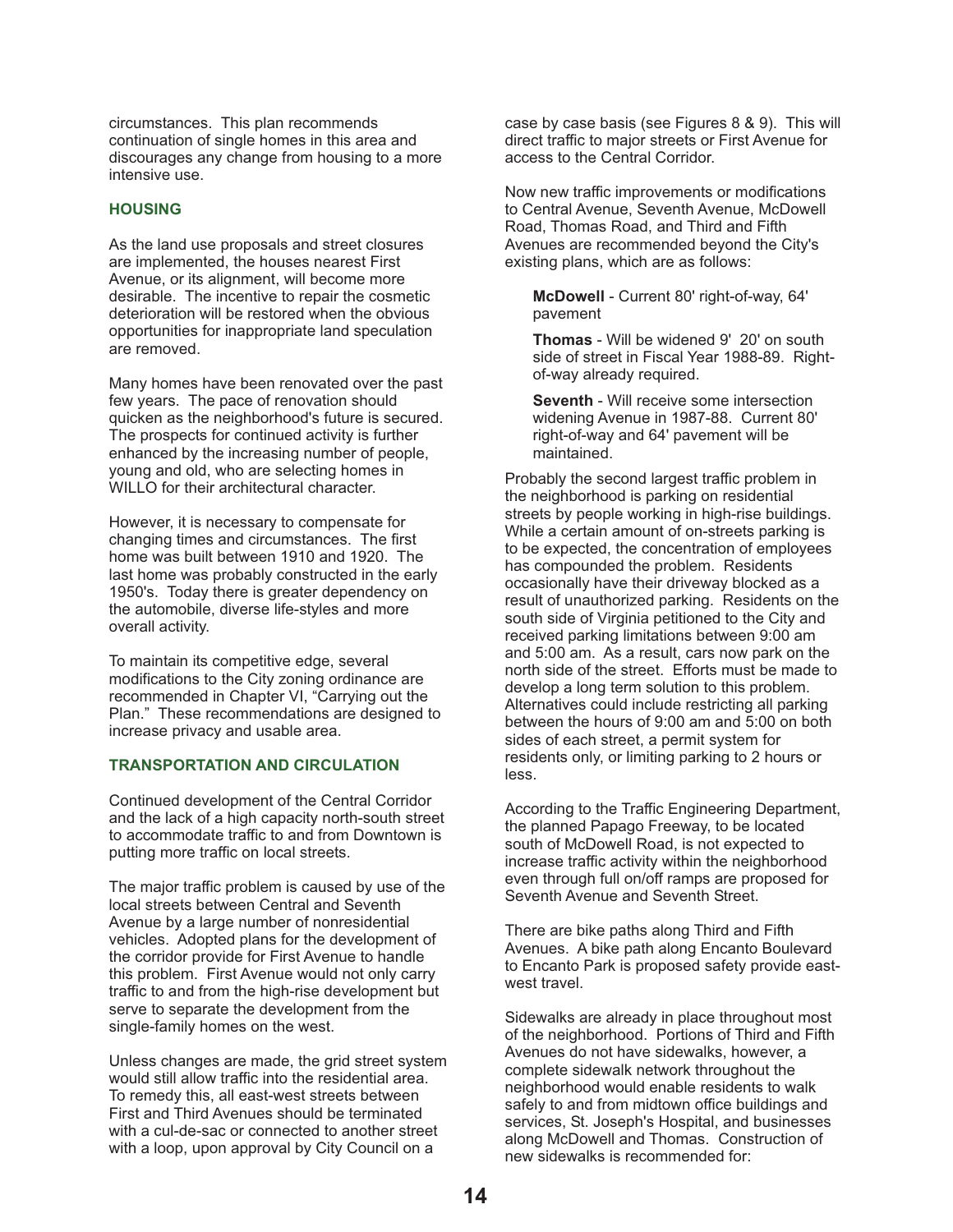

**PROPOSED CIRCULATION MAP** WILLO NEIGHBORHOOD CONSERVATION PLAN

Figure 8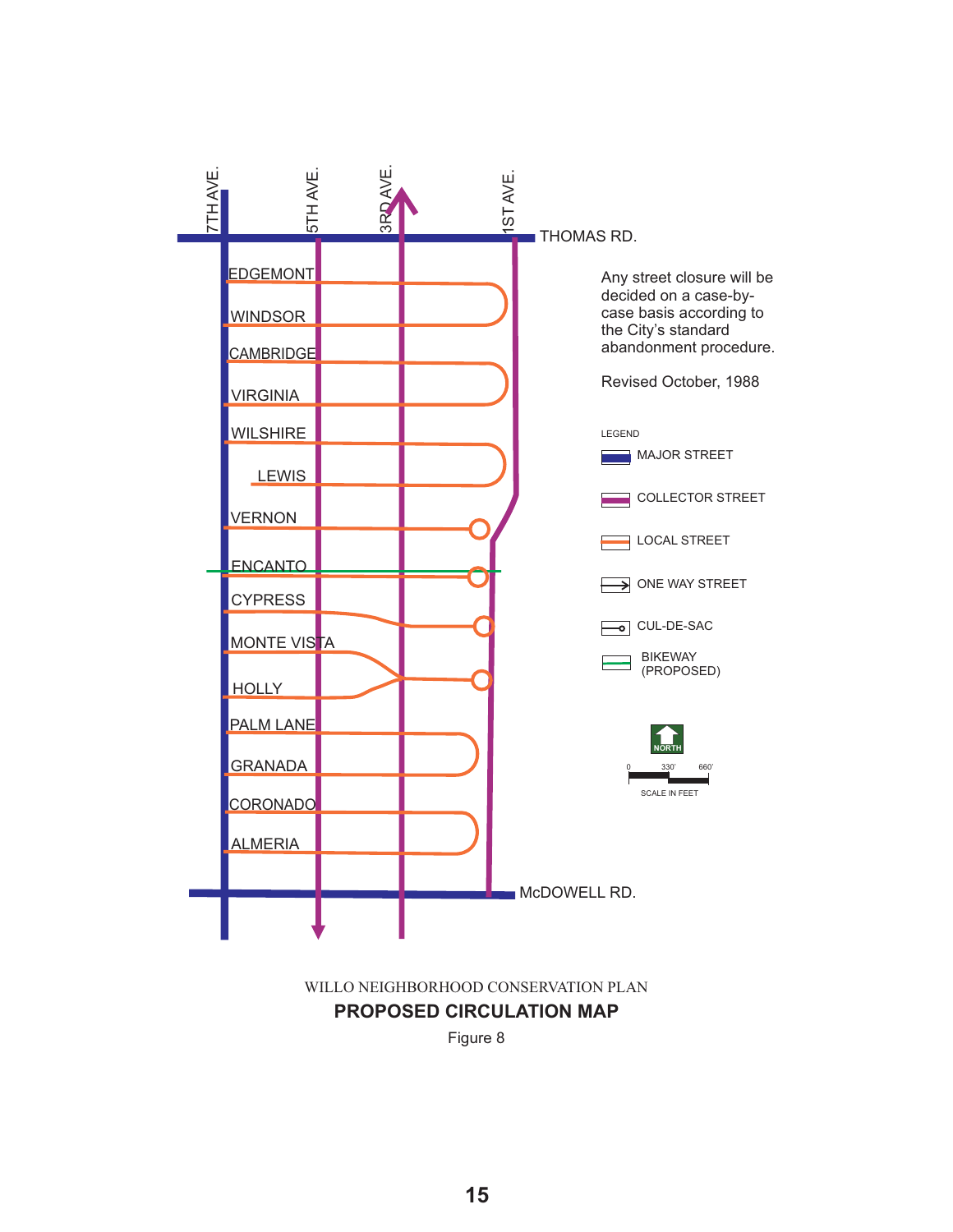



**CUL-DE-SAC AND STREET CROSSING OPTIONS** WILLO NEIGHBORHOOD CONSERVATION PLAN

Figure 9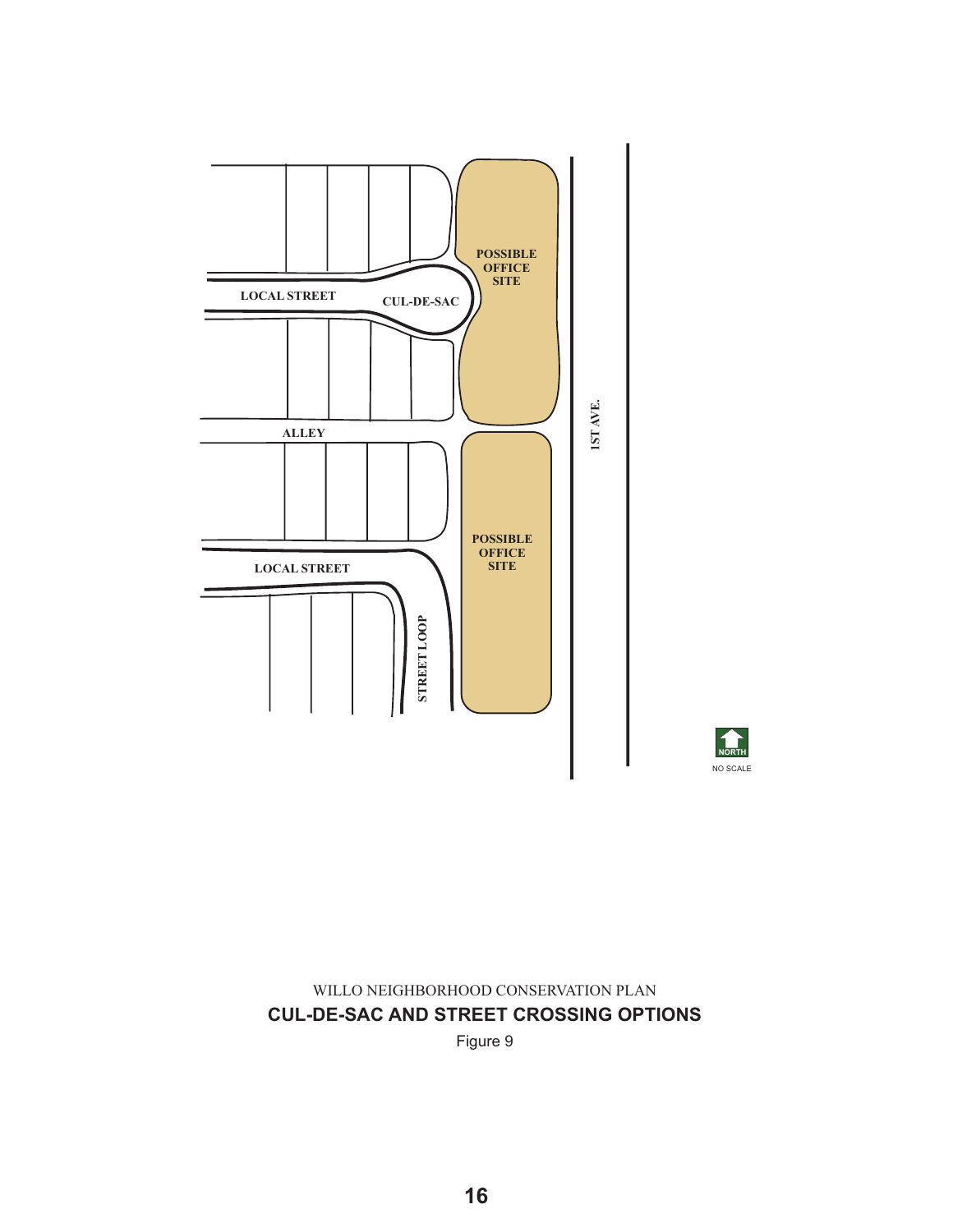First Avenue - west side

Third Avenue - Virginia to Edgemont, west side and Cambridge to Thomas, east side.

Fifth Avenue - Encanto to Edgemont, west side and Vernon to Thomas, east side.

Granada Avenue - First to Third Avenues, north and south sides.

Coronado Avenue - First to Third Avenues, north side.

### **PUBLIC FACILITIES AND SERVICES**

Public facilities and services in the WILLO Neighborhood are adequate. The City provides police and fire protection, and water and sewer service. Schools are nearby as are parks and museums.

#### **Police and Fire Protection**

Police and Fire protection is good. The neighborhood lies in two Police Department districts. South of Encanto Boulevard, police units are dispatched from the 500 District Office near Sky Harbor. North of Encanto Boulevard, dispatches come from the 700 District Office near Squaw Peak, the 800 District, lying west of Seventh Avenue, can respond in an emergency situation, as can other units throughout the City. Generally, two to five officers patrol the neighborhood at any given time. Fire protection is primarily provided by Fire Station No. 4, at Third Avenue and McDowell. Other units can be called from Stations No.'s 3, 5 and 9, all about one mile from the neighborhood. Fire Fighting equipment can generally respond within two to three minutes. Paramedics can respond in from three to five minutes.

### **Utilities**

Electrical power and natural gas are provided by Arizona Public Service. Water and sewer are provided by the City of Phoenix. Mountain Bell provides telephone service and maintains telephone lines in the neighborhood. The Salt River Valley Water Users Association has a piped lateral running through the neighborhood along Encanto.

Water and sewer lines appear adequate for the future. The lines are large enough to allow connection by new commercial projections along Central Avenue. Aside from the street improvements discussed earlier, only one capital improvement project is planned at this time for the neighborhood. It is a 10" diameter sewer line to be installed between the years 1986-1990 on Central Avenue, parallel to the existing line,

from Lewis to Windsor Avenues. This line will improve service to projected high-rise development.

#### **Schools**

The WILLO Neighborhood is divided between school districts. The Osborn School District lies north of Cambridge Avenue, while to the south is the Phoenix Elementary School District. In the Osborn District, Encanto School serves Kindergarten through Fourth Grade, and Clarendon School served grade five through eight. The Phoenix Elementary School District operates Kenilworth School for Kindergarten, and grades one through six, and Heard Middle School for Seventh and Eighth grade. Central High School serves the entire neighborhood, all are within 1 1/2 mile and the closest, 1/4 mile.

A number of parochial and private schools are also nearby. Include are St. Mary's High School, Brophy Prep, and Saint Francis Xavier High School, Phoenix Christian High School, Valley Lutheran High School, and the Khalsa School. A number of preschools are also located near the neighborhood.

The Maricopa County Community College District operates Phoenix College, providing adult education at the Junior College level as well as general interest community oriented classes.

### **Recreation Opportunities**

A variety of recreational opportunities are located near WILLO. Although no parks are within its boundaries, one of the largest parks in the City, Encanto Park, lies only one block to the west. This park included facilities for individual and group recreational activities, including canoeing, kiddieland, archery, swimming, and softball. Adjacent to this park is the Encanto Golf Course, which consists of separate 9 and 18 hole courses.

Several smaller parks are east of WILLO. Monterey Park, at 350 East Oak, has excellent facilities for group sport activities, as does Coronado Park, at 12<sup>th</sup> Street and Coronado.

A number of excellent museums are also located in the area. The world famous Heard Museum with its emphasis on the heritage of the southwest is located on the neighborhood's eastern boundary. Nearby are the Phoenix Art Museum of History. Other museums are the Arizona Mineral Museum, the Arizona Museum, the Arizona Museum of Science and Technology, and the museums associated with Heritage Square.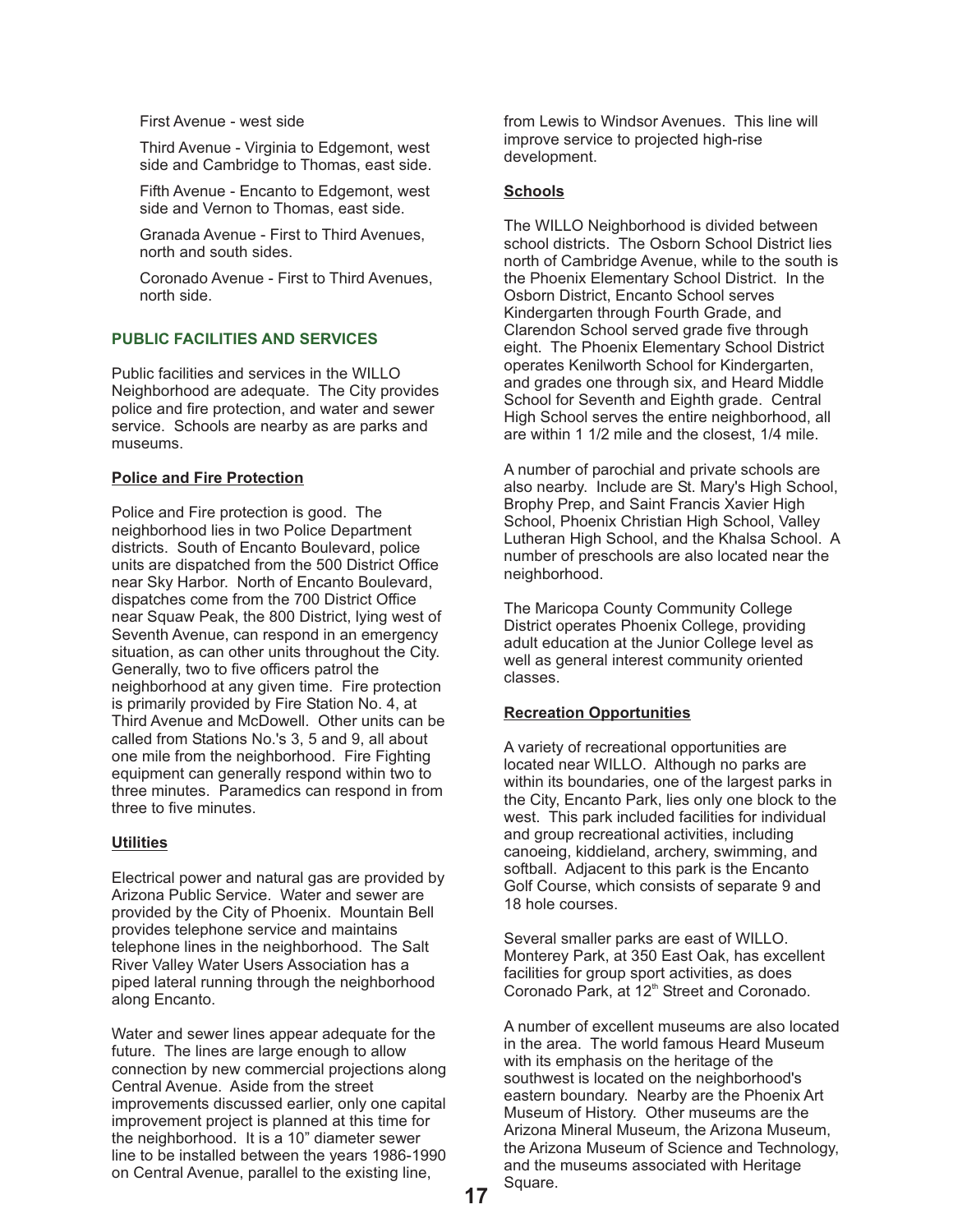#### **SOCIAL SERVICES**

Because no specific need for social services has been expressed, no recommendations are made in this plan. However, a wide variety of social services are available to residents, if they choose to use them. Some are available within the neighborhood, particularly along the periphery, but most are located within several miles.

The Social Services available serve a number of societal needs. These services include financial and educational counseling, health counseling, drug and alcohol abuse rehabilitation centers, crisis shelters for physical abuse, and elderly and handicapped services, among others.

A list of selected social services is in Appendix I. Many of the entries were provided by the Coronado Special Conservation District Planning Committee. Not included on this list are the many commercial services, health care, child care, and educational facilities also found in the area.

#### **THE IMAGE AND CHARACTER OF THE WILLO NEIGHBORHOOD**

There are two images of the WILLO Neighborhood: a quiet, attractive residential area and high-rise offices set along a grand boulevard.

The older homes have retained their original charm. They are a unique collection of styles including "Craftsman Bungalows," various period revivals, 50's ranch, and "Moderne." This variety of styles is unified on most streets by regular setbacks and parkway tree plantings that are consistent within blocks.

The mass of individual houses is generally consistent with the neighboring structures through the architectural styles may vary significantly. It is this combination that gives WILLO its distinct character and appeal.

After some fifty years of existence, the neighborhood remains vital and attractive. A continual influx of homeowners, seeking an alternative to the sameness of post-war development while enjoying the convenience of downtown living, assures that this will continue.

As stated previously, the Central Avenue highrise corridor is developing its own character, but remains an area of opportunity not yet fully realized. The several tall buildings that now stand set the tone for future development.

Central Avenue is the grand boulevard of Phoenix. The rows of steely palms which line each side provide an image of timeless elegance and the setting for impressive commercial towers.

One objective of this plan is to enhance these two images and assure the continued vitality of WILLO. Actions which will help achieve this objective for the residential area fall into four categories:

- 1. Social Activities which will create a neighborhood environment with a sense of identity, fostering friendliness, mutual concern among neighbors, variety of inhabitants, and a commitment of property maintenance.
- 2. Physical Retain the well designed homes in a variety of styles.
- 3. Location Make the most of the location which is near downtown and cultural facilities, next to the Central Avenue Corridor, convenient to shops and gathering places where residents can conduct personal business and get together with neighbors as well.
- 4. Circulation Create a neighborhood in which adults and children can get around easily and safely, whether by car, bicycle, or on foot. Design the street system to reduce external traffic.

The image of the Central Avenue Corridor is likewise influenced by actions in four distinct categories:

- 1. Social Create an environment with a sense of identity, which fosters personal contact for commerce, which provides for a variety of use patterns, and a commitment to compatible development.
- 2. Physical Encourage new buildings which complement the stately elegance that is the hallmark of Central Avenue. Develop buildings which are inviting yet dignified, surrounded by ample open space.
- 3. Location Take advantage of the closeness to downtown, uptown, cultural centers, centers of commerce and government, and distinctive residential areas.
- 4. Circulation Develop a circulation network that provides convenient access to the variety of uses in the corridor without encroaching on nearby residential streets. Provide sufficient parking for tenants and visitors.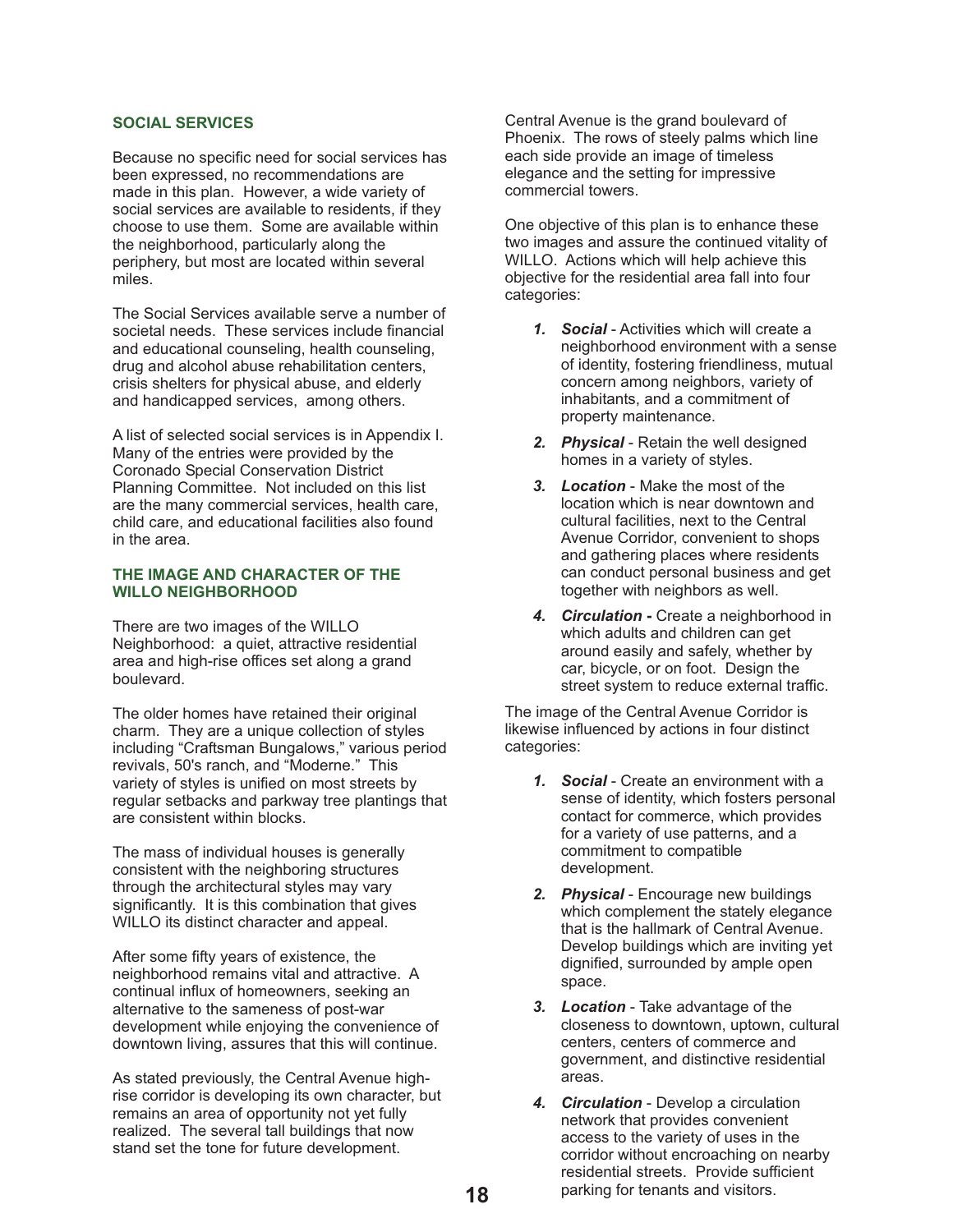## **CARRYING OUT THE PLAN**

Now that the plan for WILLO Neighborhood has been developed, how can it be carried out? What policies will lead to achievement of the goals and proposals? How will the plan be financed? Who will be responsible?

This chapter deals with the questions and proposes a variety of policies and actions which can yield tangible results.

Success of the plan requires coordination between the City, business community, developers, and residents. Without it, accomplishments will be limited. Within this context, the plan provides several incentives for all participants to encourage mutual support and cooperation.

The incentives shall only be applied upon adoption of the plan in its entirety. "Incentives" shall include, but not be limited to, those elements of the plan providing benefit to development opportunities which would not otherwise be available in the absence of this plan.

For any plan, be it a city-wide General Plan or a Neighborhood Specific Plan, there are a range of strategies and tools available. Selection of these should be tailored to meet plan objectives. Typical tools include the zoning ordinance, site plan review, Capital Improvement Programs, neighborhood self-help activities, and the Special Conservation District overlay.

Where this plan is not in conformity with any other ordinance, this plan shall control. If any portion of this plan be invalidated, the other portions of this plan shall remain in full force and effect.

## **IMPLEMENTATION POLICIES AND ACTIONS**

Following are specific policy statements and actions which when carried out will achieve the goals of this plan. These actions and policies are both a private and public responsibility. By pursuing these, the specific objectives of this plan will be realized and the overall goals for the future of the neighborhood will become reality.

## **Posting**

In the years to come, there will be many rezoning applications and other requests requiring public hearings. Due to the size of the neighborhood, it may be difficult for all residents and property owners to be aware at all times of all pending hearings. To help facilities

neighborhood-wide awareness of pending public hearings dealing with neighborhood properties, it shall be a requirement of any posting, in accordance with State Statutes and City Ordinances, for any hearing concerning any property in the WILLO Neighborhood, that in addition to official posting on the subject property, that an additional posting be made to the neighborhood-at-large. It shall be the responsibility of the applicant to maintain such posting.

## *Public Policy*

 $\bullet$  Public hearings concerning properties in the WILLO Neighborhood shall only be conducted if the neighborhood-at-large has been posted.

## *Public Actions*

 $\bullet$  At the time any property is posted for a public hearing, additional notices shall be placed at the nearest intersections of 3rd and 5<sup>th</sup> Avenue to the property in question. Such notices shall be placed so as to be clearly visible from the intersections.

## **Residential**

The plan proposes conserving the quality of the residential neighborhood and its principal resource the single-family home. But conditions have changed over the years since the neighborhood was built. Therefore, preserving the neighborhood exactly as it is may not be practical, but every effort should be made to save as much of it as possible.

## *Public Policies*

- $\bullet$  Discourage development proposals which would significantly alter the singlefamily character west of the transition area.
- $\bullet$  Encourage reclamation of single-family parcels west of the transition area which are vacant or a minimally improved parking lot.
- $\mathbf \Theta$  Encourage continued renovation of houses in the residential area.

## *Public Actions*

 $\bullet$  Modify the Zoning Ordinance to:

1. Allow eight foot (96") high decorative masonry walls in side and rear yards for properties along the neighborhoods perimeter streets (not along First, Third, or Fifth Avenues). This will require variances or text amendments.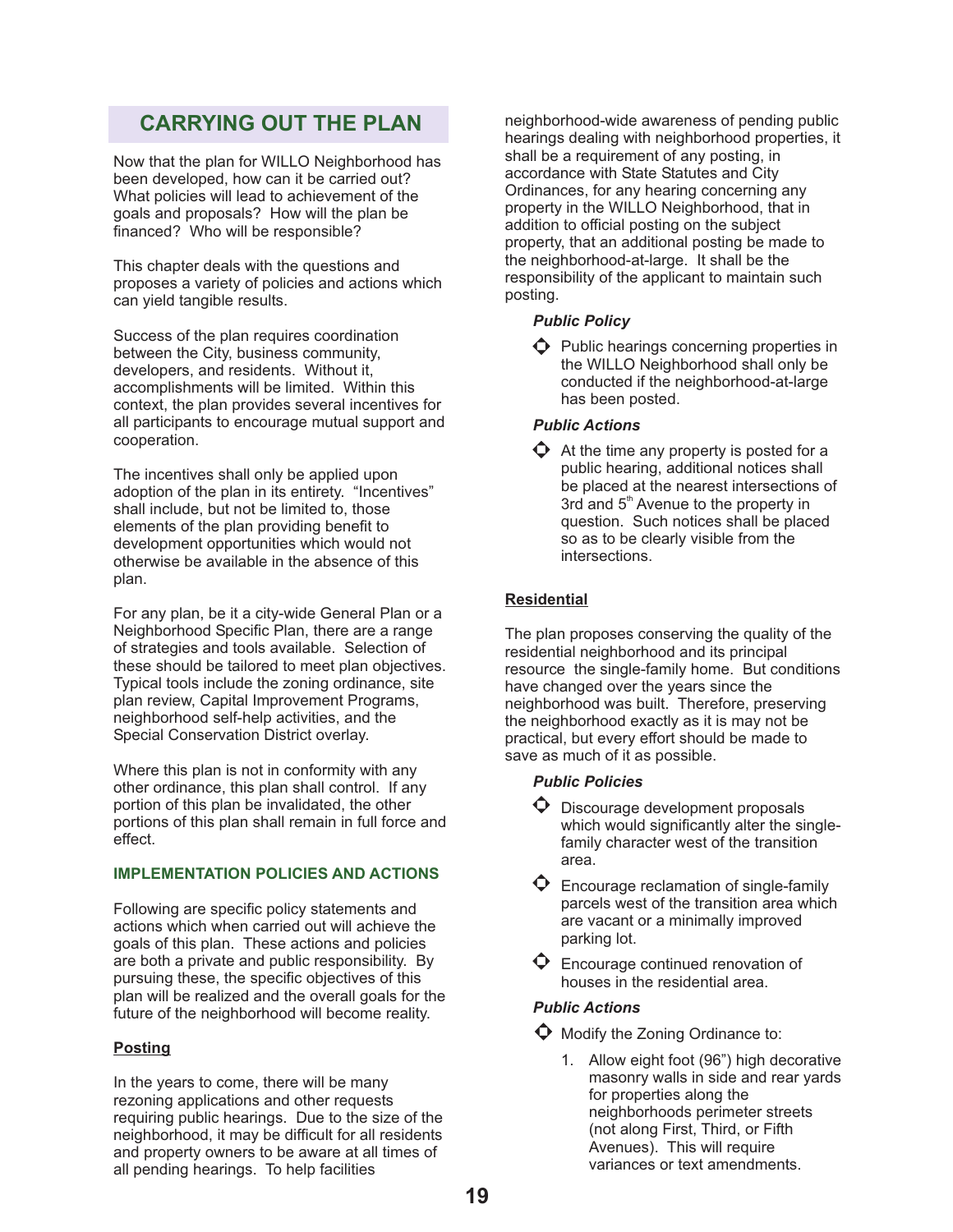- 2. Allow four foot, six inches (54") high decorative masonry walls in front yards only along Third and Fifth Avenues and Encanto Boulevard. This will require variances or text amendment.
- 3. Allow greater lot coverage with a Use Permit than is available under current zoning on parcels west of First Avenue zoned P-1, P-2, or vacant at the time of adoption of this plan; if such parcels are improved with a single-family house; and for existing structures if those structures are for single family use.
- 4. Require that lots cleared after adoption of this plan retain the existing vegetation where healthy, and be seeded for dust control and fenced with a decorative material of the owners option if construction is not scheduled to begin for 90 days. If construction is scheduled, the owner shall control dust and may fence property with chain link. Vacant lots shall be brought into conformance with the above within 180 days of adoption of this plan.
- 5. Require in the P-1 and P-2 zoning districts a 20' landscaped front yard setback, 6' decorative masonry perimeter wall and no direct access to east-west residential streets.

## *Private Policy*

 $\bullet$  Residents should generally adhere to the existing character of neighborhood landscaping and style of their homes when making improvements.

## *Private Actions*

 $\bullet$  Initiate modifications to the zoning ordinance as might be compatible with this plan.

## **McDowell, Thomas, and Seventh Avenue Areas**

Currently, there are no known conflicts between neighborhood single-family houses and uses on McDowell and Thomas Roads. Thus, no specific policies or actions area recommended, except for signage. However, the plan does envision the possibility of eventual redevelopment to offices (in which case parking may be a concern). Already there are parking lots on the north side of Edgemont.

No land use changes for residential properties are proposed for Seventh Avenue, but several zoning ordinance modifications are proposed principally for privacy and noise attenuation.

To accomplish this, the following is required:

## *Public Policy*

 $\bullet$  When commercial uses are no longer viable, publicly encourage redevelopment of McDowell and Thomas with low profile offices.

## *Public Actions*

 $\bullet$  Modify the zoning ordinance per the development standards proposed in Chapter V, Land use, Zoning, and Design Objectives, to encourage new development.

## *Private Policy*

 $\bullet$  None

## *Private Action*

 $\Phi$  Initiate modification to the existing zoning ordinance to permit privacy and noise attenuation on Seventh Avenue, as might be compatible with this plan.

## **Transition Area**

To protect the residential quality of the houses west of the transition area, the east-west streets area to be closed to through traffic. Separating homes from nonresidential traffic is an important step towards making the WILLO Plan a success. Assuring success of the WILLO Plan has the added effect of upgrading property value and helping maintain the locational desirability of Central Corridor development. The following policies and actions are designed to accomplish this.

## *Public Policies*

 $\bullet$  Developers in the transition area shall have the flexibility to assemble sites of sufficient width (north-south) to make them economically feasible. The local street(s) abutting the developer's property shall be terminated and a culde-sac or street loop dedicated and improved upon approval by the City Council.

 $\bullet$  Any cul-de-sac or street loop shall conform to standards set by the City and should be compatible to the standards of this plan. Emergency vehicle access to all properties shall be maintained.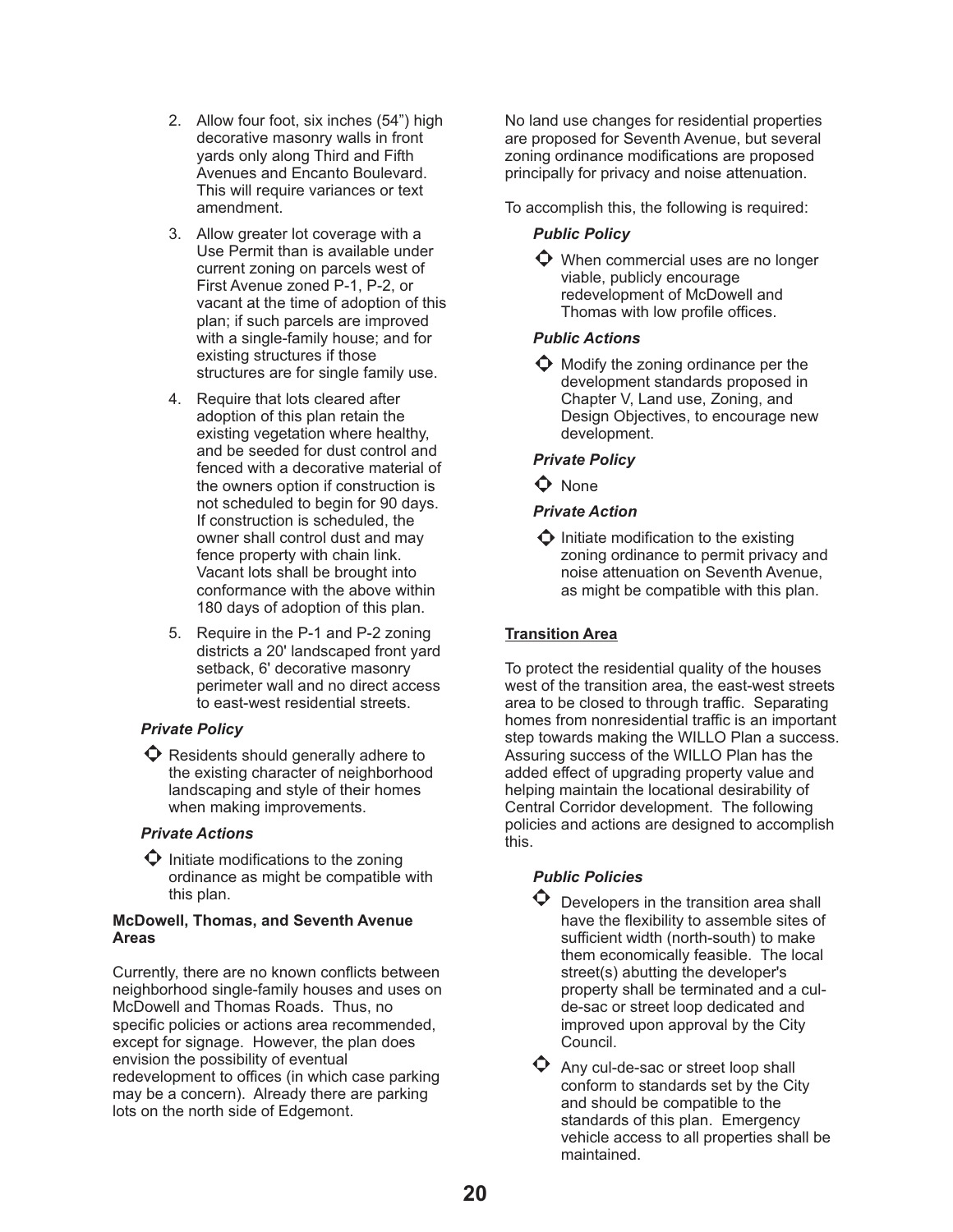$\bigodot$  Rezoning shall be restricted to R-2, R-3, and C-O.



 $\bigodot$  No demolition of current residential properties should take place until all of the following preconditions have been met:

> 1) actual purchase and/or acquiring of all properties which might be subject to any development;

2) final approval of any rezoning application pertaining to the area subject to development;

3) acceptance of the site plan by appropriate City entities.

In the event that construction of any development in the transition area does not occur within 90 days of any demolition, then zoning shall revert to that which was in force prior to compliance with any of the foregoing pre-conditions and applicable to any area subject to rezoning. Upon reversion of zoning as a result of any failure of construction within 90 days from demolition, no applications fro amending the previous rezoning or otherwise continuing the commercial zoning should be approved by the City for two years.

 $\bullet$  The Zoning Administrator shall not grant Use Permits to extend commercial or multi-family uses beyond 200 feet west of First Avenue, as might otherwise be granted under Section 109 of the Zoning Ordinance. The 200-foot line is to be considered as a limit to development, not as a starting point for further encroachment into the establishment residential portion of the neighborhood.

### *Public Actions*

 $\Phi$  The City shall process street abandonment in conjunction with development.

 $\bullet$  Include transition standards as part of rezoning application.

#### *Private Policy*

- $\Phi$  Land should be acquired for development sites by private developers.
- $\bullet$  Sites should be scaled to market needs, within established depth.

## *Private Actions*

 $\bullet$  Interim property use should not change from existing uses, pending development of a new project.

- $\triangle$  Development phasing along First Avenue should be in response to private forces in development.
- $\bullet$  Use property obtained from closure of local streets in conjunction with development of the transition area.
- $\bigwedge$  Initiate modifications to the zoning ordinance.

## **Zoning**

Zoning is probably the most useful and effective tool to achieve the land use goals and objectives of this plan. It has the ability to maintain existing land use districts and provide for change through a prepackaged agreement between developers and the neighborhood.

The proposed land use plan depicts land uses for the future. These land uses will eventually be translated into development plans and rezoning applications to be reviewed and processed by the City as to their compatibility with this plan. In this way, the neighborhood can remain flexible to respond to market forces as they arise and as they are compatible with this plan.

## *Public Policy*

 $\mathbf \Theta$  Rezoning applications should be approved where consistent with the land use proposals of this plan.

 $\mathbf \Theta$  Rezoning applications not consistent with the plan should not be considered for approval.

### *Public Actions*

 $\bullet$  Accept and process rezoning applications.

## *Private Policy*

 $\bullet$  The neighborhood shall actively support rezoning applications which are consistent with the goals of the plan.

### *Private Actions*

 $\bullet$  Where necessary, a neighborhood spokesperson should be present at a public hearing to support worthy proposals.

### **Previously Zoned Land**

This plan shall not apply to property rezoned after January 1, 1981 and before the effective date of the Special Conservation District zoning amendment. Property rezoned during this time period shall be subject to underlying zoning regulations, approved site plans, and all conditions of zoning approval.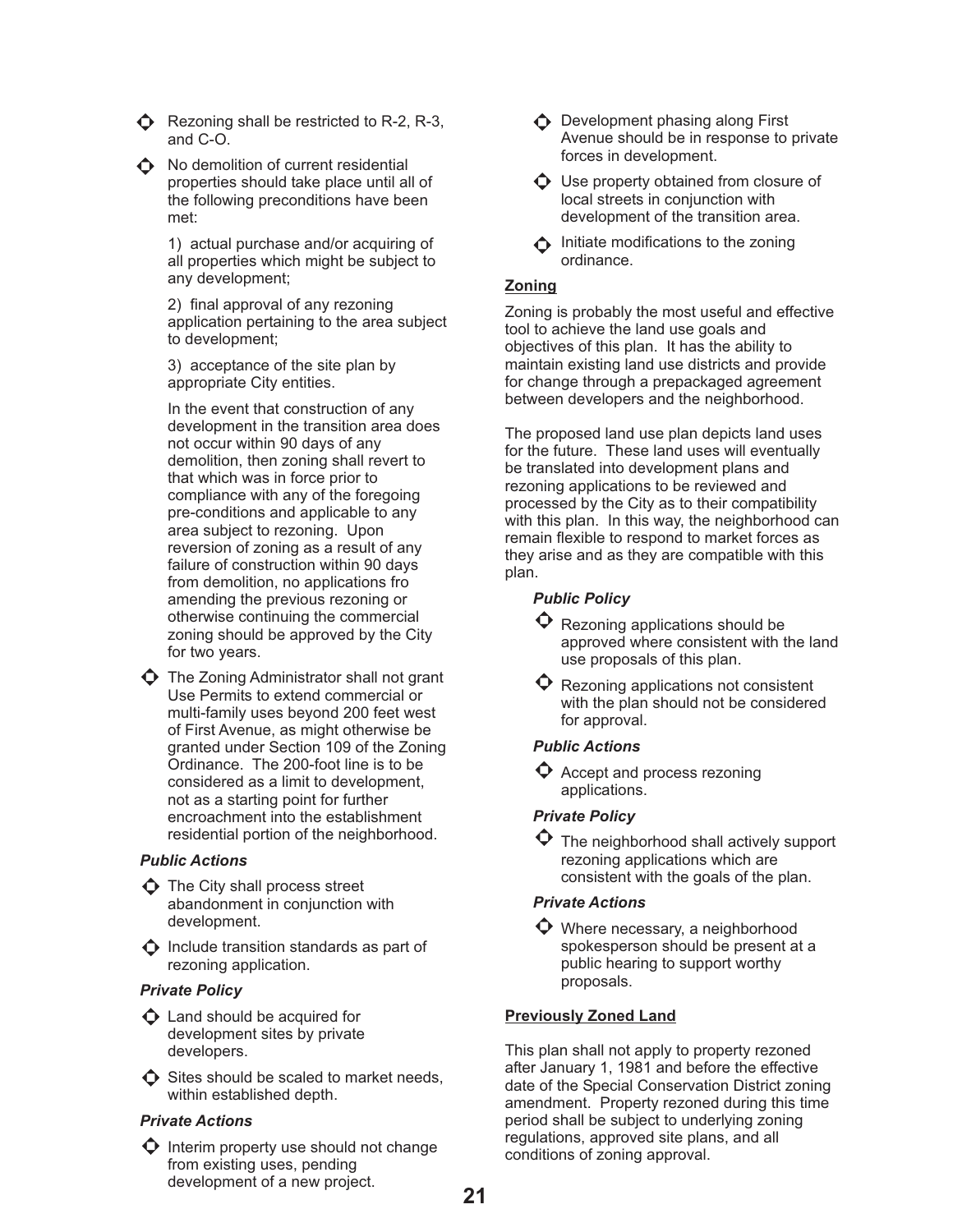## **Zoning Enforcement**

Through the years, neighborhoods accumulate a variety of nonconforming and illegal uses. This plan proposes modifying the zoning ordinance to correct the nonconformities. It also proposes relaxing setback standards to reclaim buildable area.

Uses which were at one time legal, but are not illegal due to changes in the ordinance are called nonconforming uses and are allowed to continue in operation. This plan does not relieve property owners of their responsibility to comply with City Codes and Ordinances. Any use which is established contrary to the ordinance must be brought into conformance.

#### **CITY AND NEIGHBORHOOD RESPONSIBILITIES**

Carrying out this plan is the responsibility of everyone, both public and private. The specific tasks will generally fall to the group or agency best equipped to handle them. However, several responsibilities can readily be identified.

## **City**

The City shall be responsible for reviewing rezoning applications and development proposals, processing variances and Use Permits, processing amendment to the City Zoning Ordinance, continued staff assistance and routine delivery of City services such as water, trash, and refuse collection because it is best equipped to administer the ordinance and provide services.

### **Neighborhood**

The neighborhood shall be responsible for soliciting financial and political support for plan objectives, developing a partnership with the business community, coordinating neighborhood opinion, and maintaining communications with appropriate City departments. These are all activities which rely on initiatives and personal contact between individuals of the neighborhood.

The neighborhood is also responsible for encouraging and coordinating home repairs and improvements, neighborhood beautifications projects and other self-help kinds of programs. These are activities which can be handled by the neighborhood with little outside assistance.

### **FINANCING**

Traditional funding sources for plans have been City, State, County, and Federal agencies.

However, recent economic conditions have prompted a reexamination of expenditures at all levels of government. The result has been a deemphasis in the role of the pubic sector and shifting of responsibility to the private side.

The principle funding need in the WILLO Plan is development of the Central Corridor, the transition area and street closures. The private sector has demonstrated that as long as there is an economic incentive present, it is willing. As the marketability of the neighborhood increases so will the economic incentives.

## **Evaluation**

Within the coming years, an assessment of this Neighborhood Conservation Plan should be conducted. In the assessment the following questions should be asked:

- 1. Are the goals and objectives still appropriate;
- 2. Are the proposals designed to achieve those goals workable;
- 3. Are the policies and actions effective;
- 4. Is it appropriate to shift roles and responsibilities?

Ongoing evaluation of the plan by citizens in the community will ensure that it maintains its timeliness. From time to time it may be necessary to amend the Plan. The procedure to amend the Plan shall be the same as was applicable for the adoption of the Plan.

The Neighborhood, Planning Commission, and City Council should consider the following criteria for adoption of amendments to the Plan:

1. Will the proposed amendment allow rezoning to uses higher than those permitted or in areas other than those shown in the current Plan?

Such amendment should not be adopted for the transition or the residential portions of the neighborhood for at least twenty years following initial adoption of the plan to provide sufficient zoning stability to encourage continued renovation of the residential properties, and redevelopment of transition area properties within the standards of the current plan.

2. If the proposed amendment will allow rezoning to uses higher than those permitted or in areas other than those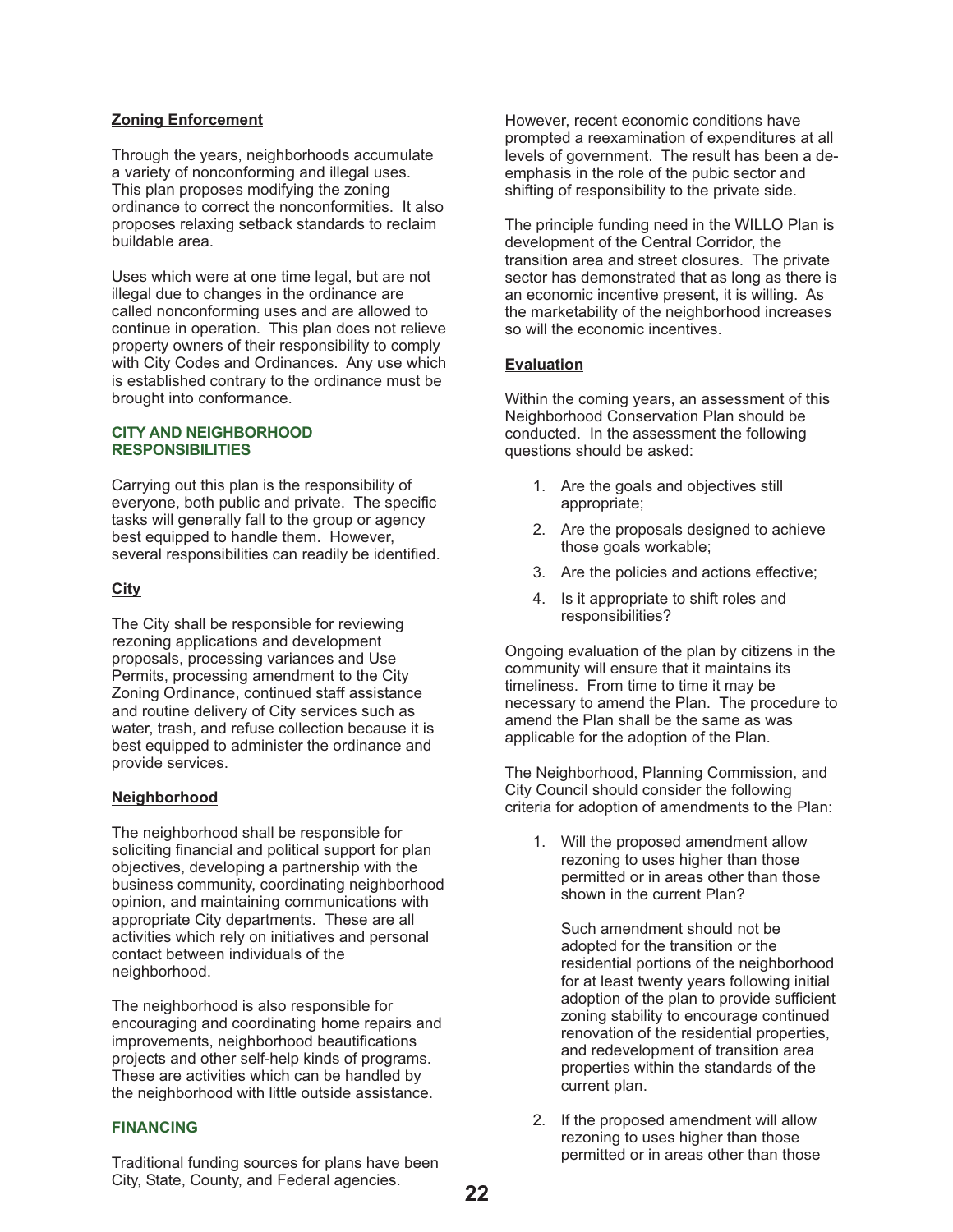shown in the current plan, does it contain sufficient standards to offset the adverse effects of such rezoning on the remaining residential properties, and is such rezoning as necessary to the City compared with the residences which will be lost?

3. Is the proposed amendment intended to allow rezoning to use higher than those permitted or in areas than those shown in the current plan, in order to 'cleanup' an area?

Such amendments should not be considered. A property owner should not be rewarded with rezoning to a higher use because the property has been allowed to fall into disrepair.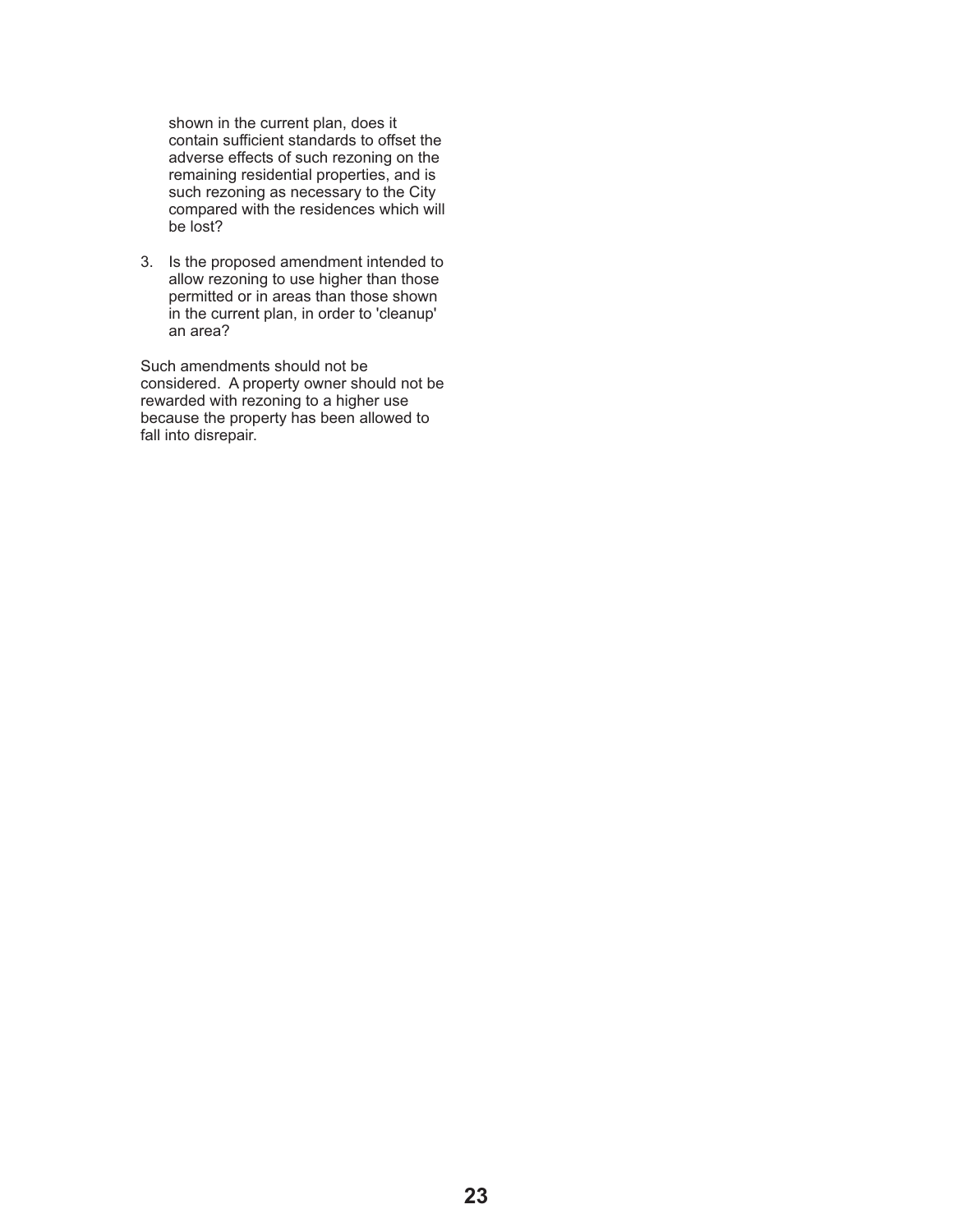## **APPENDIX I**

### **LISTING OF SOCIAL SERVICES**

Affiliation of Arizona Indian Centers 2721 North Central Avenue, Room 908 Phoenix AZ 85004

American Heart Association 1445 East Thomas Road Phoenix AZ 85014

American Red Cross 1510 East Flower Phoenix AZ 85014

Arizona Action for Displaced Homemakers 503 West Latham Phoenix AZ 85003

Arizona Community Action Association Inc. 2721 North Central Avenue Phoenix AZ 85004

Arizona Family Planning Council 316 West McDowell Road Phoenix AZ 85003

Arizona Family Planning Services 33 East Virginia Avenue, #222 Phoenix AZ 85003

Arizona Lung Association 1239 East McDowell Road Phoenix AZ 85006

Arizona State DES Development Disabilities 1824 East McKinley Phoenix AZ 85006

Arizona State DES Emergency Assistance 815 North 18<sup>th</sup> Street Phoenix AZ 85006

Arizona State DES Employment Services 815 North 18<sup>th</sup> Street Phoenix AZ 85006

Arizona State DES Food Stamp Program 815 North 18<sup>th</sup> Street Phoenix AZ 85006

Arizona State DES General Assistance 815 North 18<sup>th</sup> Street Phoenix AZ 85006

Arizona State DES Unemployment Insurance 815 North 18<sup>th</sup> Street Phoenix AZ 85006

Arizona State DES Vocational Rehabilitation 815 North 18<sup>th</sup> Street Phoenix AZ 85006

Behavioral Health Consultants Inc. 2214 North Central Phoenix AZ 85024

Big Sisters or Arizona 2214 North Central Ste #111 Phoenix AZ 85024

Community Information & Referral Services 1515 East Osborn Road Phoenix AZ 85004

Cystic Fibrosis Foundation 2721 North Central Ste #307 Phoenix AZ 85004

Doctors Referral 2025 North Central Phoenix AZ 85004

Episcopal Community Services 110 West Roosevelt Phoenix AZ 85003

Good Samaritan Medical Center 111 East McDowell Road Phoenix AZ 85006

Goodwill Industries of Arizona 417 North 16<sup>th</sup> Street Phoenix AZ 85006

Hillhaven Health Care 531 West Thomas Road Phoenix AZ 85013

Jewish Family and Children's Services 2033 North Seventh Street Phoenix AZ 85006

Laura Danieli Activity Center 613 North Fourth Avenue Phoenix AZ 85003

Laura Danieli Senior Center 613 North Fourth Avenue Phoenix AZ 85003

Lynncrest Home for Women 344 West Lynwood Phoenix AZ 85003

March of Dimes Grand Canyon, Saguaro Chapter 316 West McDowell Ste #104 Phoenix AZ 85003

Maricopa County Community Health Services 1845 East Roosevelt Phoenix AZ 85006

Maricopa County Division of Public Health 1845 East Roosevelt Phoenix AZ 85006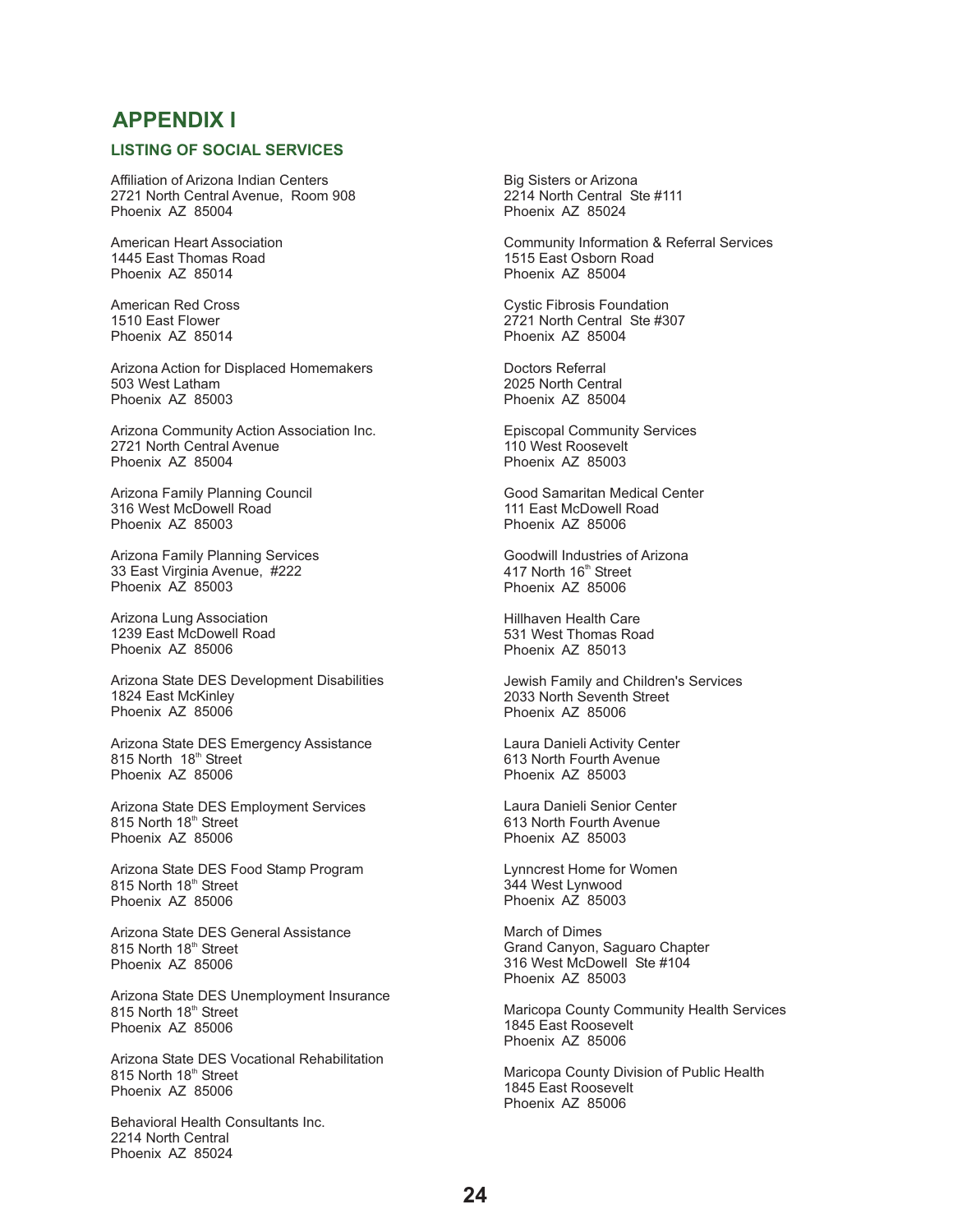Maricopa Ecumenical Council 10 East Roanoke Phoenix AZ 85004

Mended Hearts, Inc. 1445 East Thomas Road Phoenix AZ 85014

National Multiple Sclerosis Society 2530 North Seventh Street Ste #109 Phoenix AZ 85006

New Casa De Amigas 303 West Portland Phoenix AZ 85003

New Change Rehabilitation Industries 1115 East Van Buren Phoenix AZ 85006

OK Community 502 West Roosevelt Phoenix AZ 85003

Overeaters Anonymous 2250 North 16<sup>th</sup> Street Ste #204 Phoenix AZ 85006

Phoenix Citizen's Assistance 251 West Washington Phoenix AZ 85006

Phoenix Nursing and Convalescent Center 1314 E. McDowell Rd. Phoenix AZ 85006

Psychologists Information and Referral 55 East Thomas Road Phoenix AZ 85013

St. Luke Medical Center 525 North 18<sup>th</sup> Street Phoenix AZ 85006

Second Harvest Food Bank 1001 North Central Phoenix Phoenix AZ 85004

Seventh Day Adventist Community Service 1320 North 15<sup>th</sup> Street Phoenix AZ 85006

Toby House Day Program 39 West Cypress Phoenix AZ 85003

**Tumbleweeds** 309 West Portland Phoenix AZ 85003

US Department of Labor Occupational Safety-Health 2721 North Central Avenue Phoenix AZ 85004

Valley Wide Parent Study Groupls 2300 North Central Phoenix AZ 85004

YWCA 230 East Earll Phoenix AZ 85012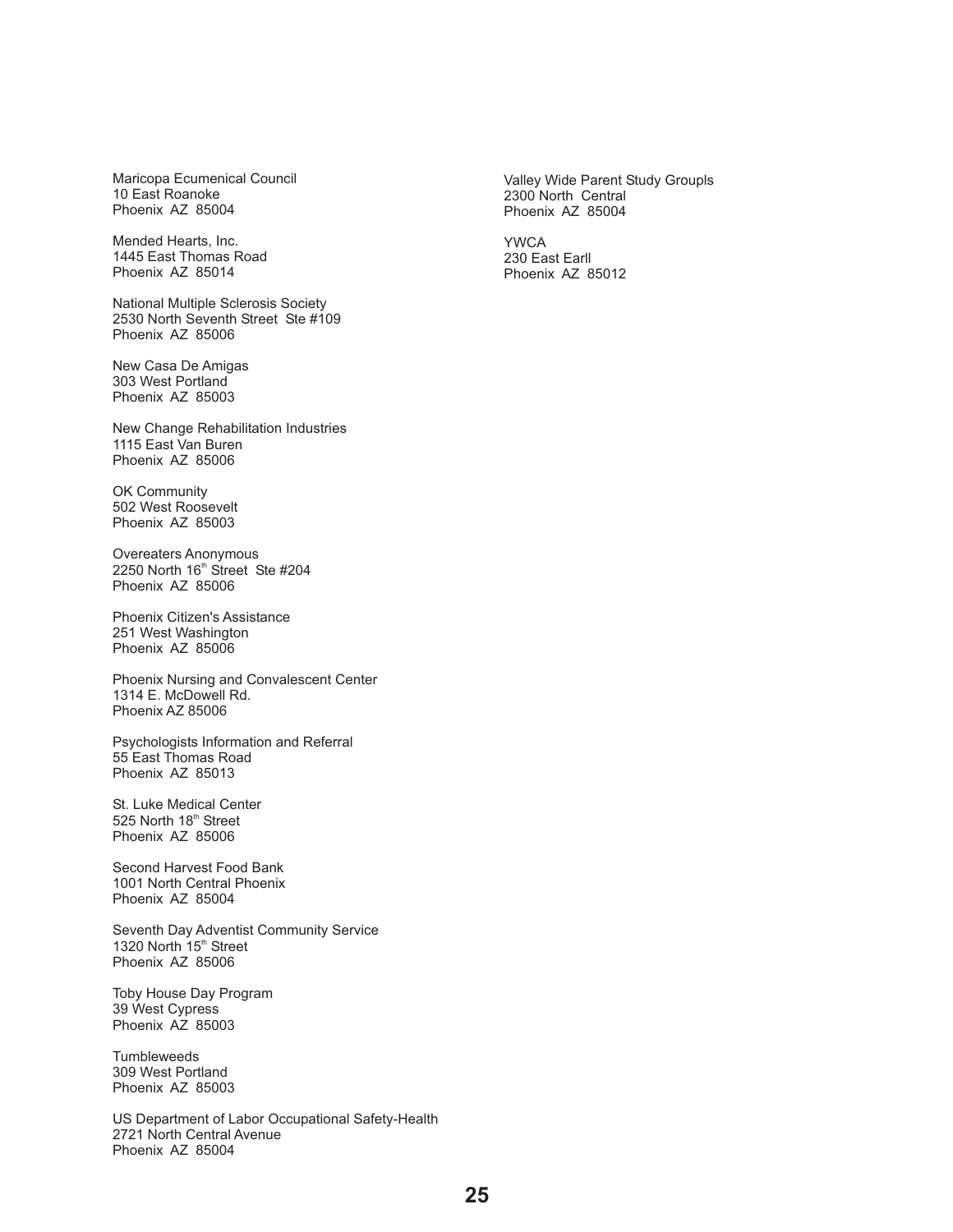## **APPENDIX II**

## **SOURCES OF WILLO HISTORY**

#### Phoenix, A Chronological and Documentary History 1978 Oceana Publications

Ride a Mile and Smile the While Lawrence J. Fleming, 1977 Swaine Publications

The Journal of Arizona History Special Phoenix Issue, Autumn, 1977

Phoenix 1870 - 1970 Herb and Dorothy McLaughlin, 1970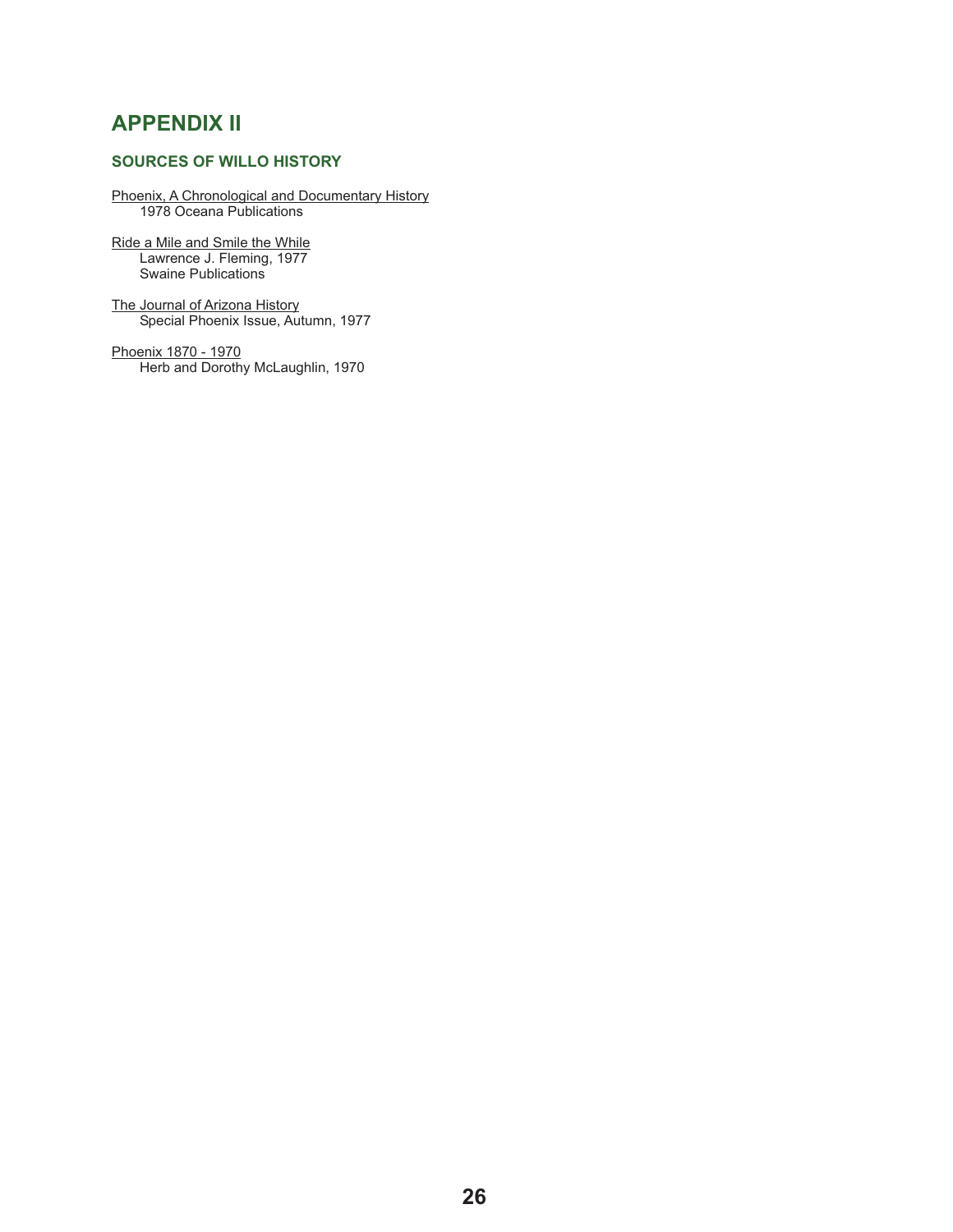## **APPENDIX III**

#### **FIRST AVENUE ALIGNMENT AND TRANSITION ZONE**

In accordance with the Phoenix City Council approval of the WILLO Special Conservation District on December 18, 1985, the eastern boundary of the district is aligned with First Avenue where it exist and with the eastern lot lines of lots as shown on Map 1. This eastern boundary shall ultimately be set at First Avenue where that street is actually constructed and installed. As the final alignment of First Avenue is fixed, the boundary of the SCD shall be adjusted by rezoning applications initiated by the Planning Commission to be consistent with the First Avenue. These applications shall be processed as expeditiously as possible through the Zoning Hearing Officer and rezoning process.

Map 2 shows the location of the transition zone as described in the plan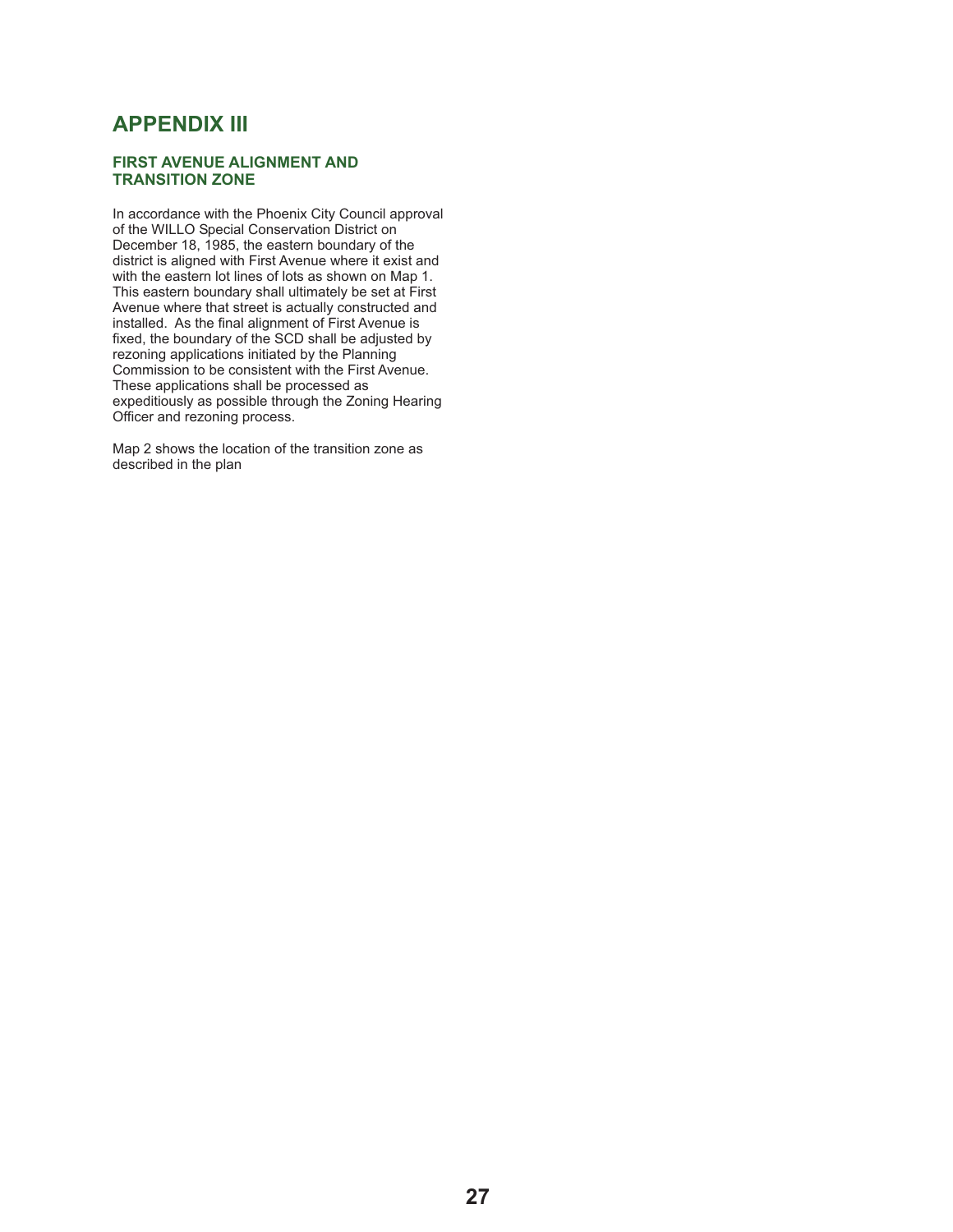



Map 1